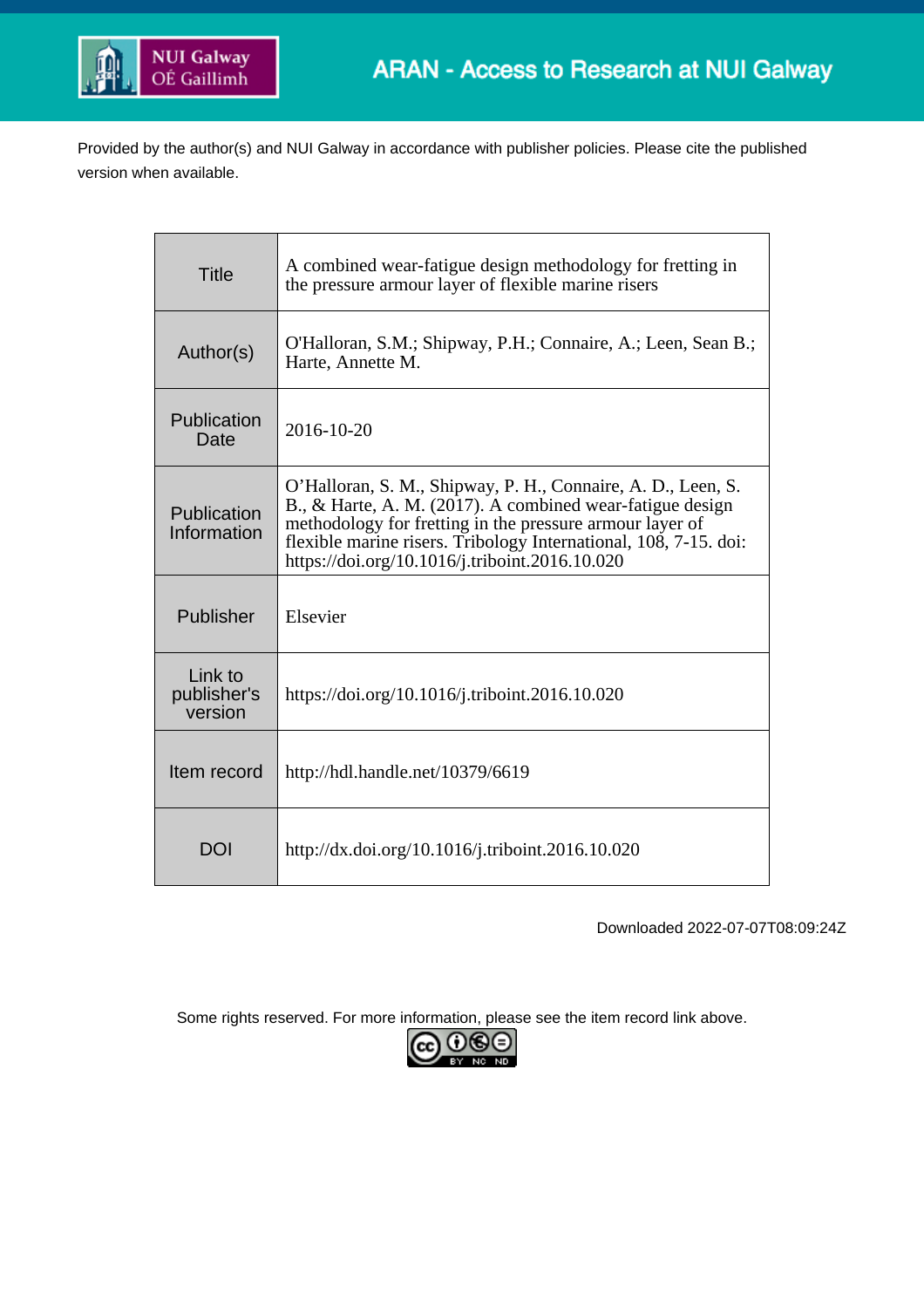# **A combined wear-fatigue design methodology for fretting in the pressure armour layer of flexible marine risers**

S.M. O'Halloran<sup>1</sup>, P.H. Shipway<sup>2</sup>, A.D. Connaire<sup>3</sup>, S.B. Leen<sup>1\*</sup>, A.M. Harte<sup>4\*</sup>

<sup>1</sup> Mechanical Engineering, National University of Ireland, Galway, Ireland

 $2$  Faculty of Engineering, University of Nottingham, Nottingham, UK

<sup>3</sup> Wood Group Kenny, Galway Technology Park, Parkmore, Galway, Ireland

<sup>4</sup> Civil Engineering, National University of Ireland, Galway, Ireland

\* Joint senior researchers on this project

# **Abstract**

This paper presents a combined experimental and computational methodology for fretting wear-fatigue prediction of pressure armour wire in flexible marine risers. Fretting wear, friction and fatigue parameters of pressure armour material have been characterised experimentally. A combined fretting wear-fatigue finite element model has been developed using adaptive meshing technique and the effect of bending-induced tangential slip has been characterised. It has been shown that a surface damage parameter combined with a multiaxial fatigue parameter can accurately predict the beneficial effect of fretting wear on fatigue predictions. This can provide a computationally efficient design tool for fretting in the pressure armour layer of flexible marine risers.

# **1 Introduction**

Fretting is a form of surface damage that occurs between nominally static surfaces in contact experiencing cyclic tangential loading resulting in a non-uniform, small-scale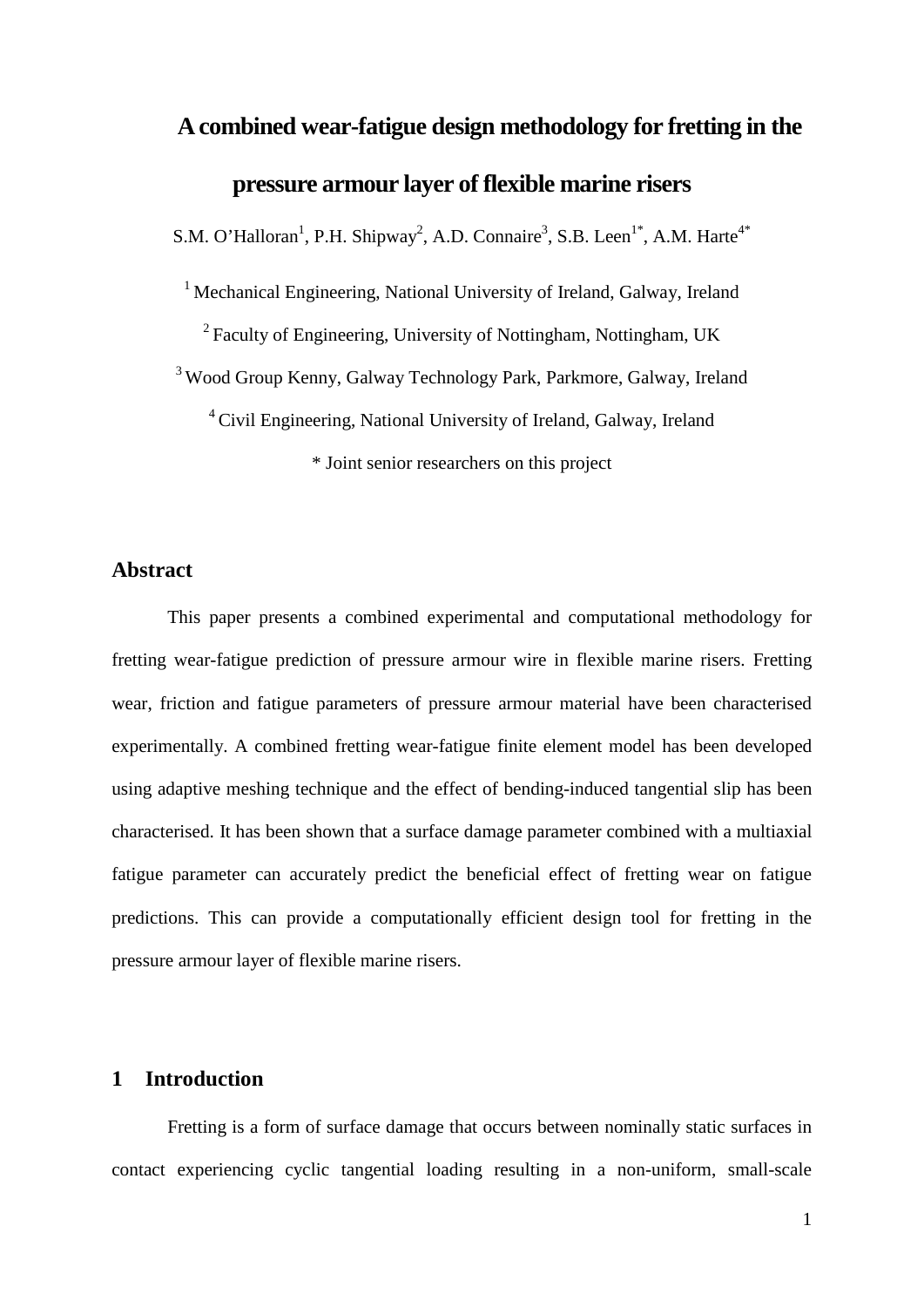(typically micro- or nano-scale) relative slip between both surfaces. Dobromirski [1] proposed that there are up to 50 variables that affect fretting behaviour. There are three slip regimes associated with fretting [2], (i) partial slip (PS), (ii) gross slip (GS), and, (iii) mixed slip (MS). The slip regime is dependent on loading conditions (normal and tangential loads) and the coefficient of friction (COF) between the two surfaces [1]. Vingsbo and Söderberg observed the relationship between applied slip amplitude, fatigue life and wear rate for a fretting fatigue test [\(Figure 1\)](#page-19-0). There is little effect of wear in the stick region and since there is little or no relative motion, high fatigue life is observed. Partial slip occurs as slip amplitude increases; wear remains low in this slip regime, but fatigue life decreases dramatically reaching a minimum value at the partial-gross slip transition. In gross slip, wear becomes the predominant damage mechanism and fatigue life increases; this has been attributed [3] to embryonic cracks being "worn away" before they nucleate to a significant length. Leen and co-workers [4] have also shown that this increase can be attributed and, in particular, predicted on the basis of the wear-induced re-distribution of contact stresses. In addition to contact load and slip amplitude, COF and wear coefficient are key variables in this tribological process.

Fretting is a potential problem in many engineering applications such as spline couplings, eg. aero-engine main shaft splines [5 - 6], gas turbine dovetail joints [7], steel wire ropes [8 - 9], flexible marine risers [10 - 11] and other industrial applications. Flexible marine risers are a key component in the delivery of offshore hydrocarbons from the seabed to sea level, typically to a floating structure, such as a platform or vessel. In recent decades, flexible marine risers have transformed the oil and gas industry, allowing for hydrocarbon extraction at deeper depths and higher pressures in comparison to the traditional rigid structures. The structural integrity of flexible risers is paramount to personnel and environmental safety. Also, the economic implications of riser failure are significant. Flexible risers rely on a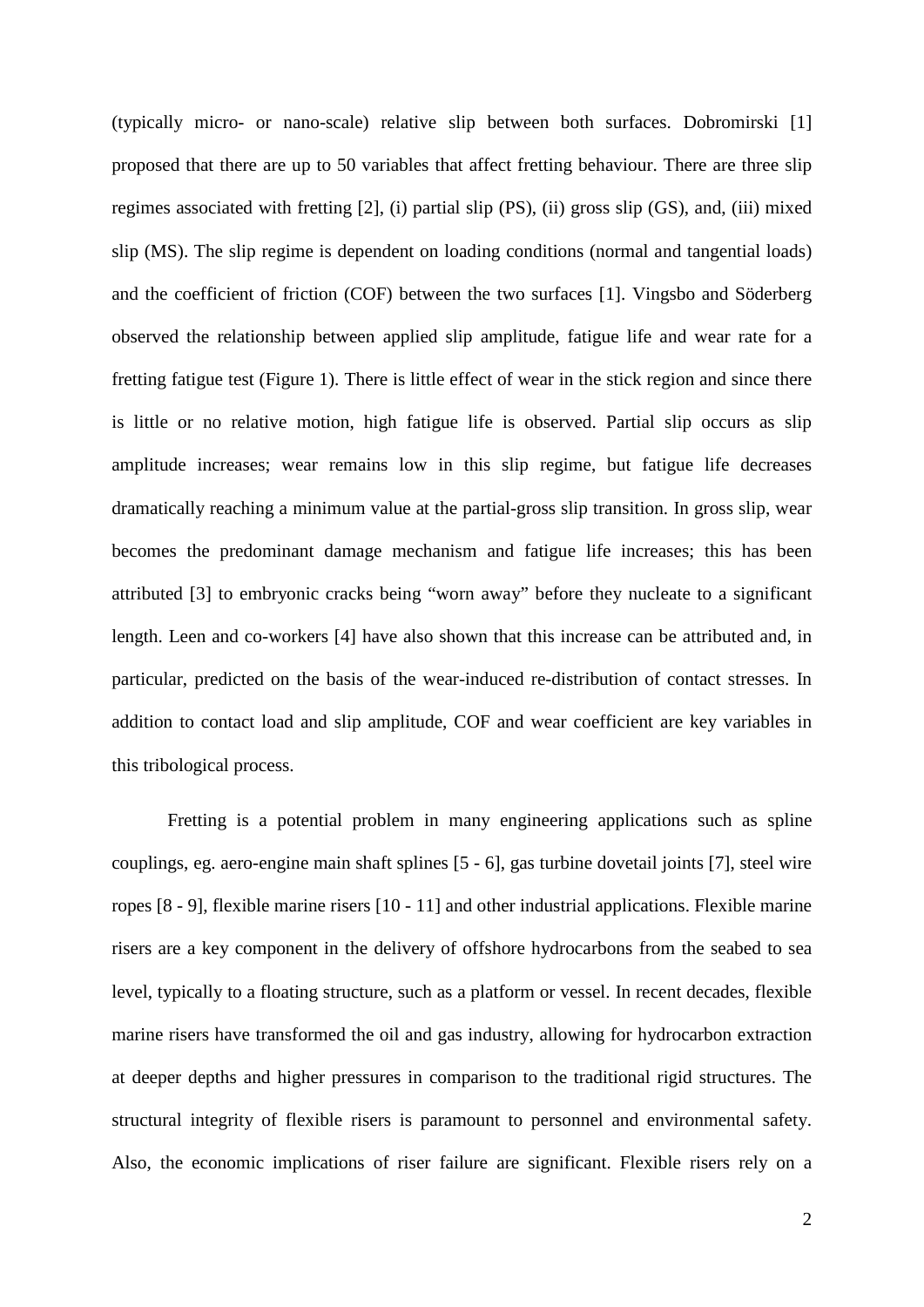complex, composite cross-sectional architecture of helically-wound, interlocking steel wires and polymer layers to give a unique combination of high bending flexibility, axial and torsional stiffness and internal pressure resistance, as well as internal and external corrosion resistance (see [Figure 2\)](#page-19-1) [12]. The research presented here focuses on the helically-wound, interlocked metallic wires which form the pressure armour layer; the primary function of this layer is to contain internal pressure and resist hoop stress. For the inter-locking steel wires, micro-articulation of the nub and groove mechanical contacts [\(Figure 2\)](#page-19-1) plays a key role in achieving the complex combination of exceptional mechanical properties. In flexible risers, normal forces due to internal hydrocarbon and external hydrocarbon pressure as well as radial stresses from the tensile armour layer keep the nub and groove of the pressure armour in contact. Failure of these sub-layers due to fatigue is one of the main concerns during the service lifetime of the flexible riser.

The effects of fretting wear and fretting fatigue on flexible risers is difficult to analyse and solve and so it is not presently considered during design of flexible risers. The American Petroleum Industry (API) design codes recommend a safety factor of 10 for fatigue design of pressure armour layers [13], to account for uncertainties, including fretting, for example.

In marine risers, fretting action may be caused by cyclic loads such as shearing loads due to bending or fluctuations in hydrocarbon pressure. Hence, there is a potential for microscale cyclic frictional contact stresses and slip leading to micro-scale surface damage, typically, a combination of wear and fatigue micro-crack nucleation, ultimately leading to loss of function and fatigue cracking and failure. The predominance of wear or fatigue crack nucleation is dependent on a large number of mechanical and physical variables; therefore the development of a combined modelling and experimental capability is critical for a service life prediction (design) methodology, fretting behaviour in the pressure armour layer of flexible marine risers has been identified as an aspect of riser design which requires further research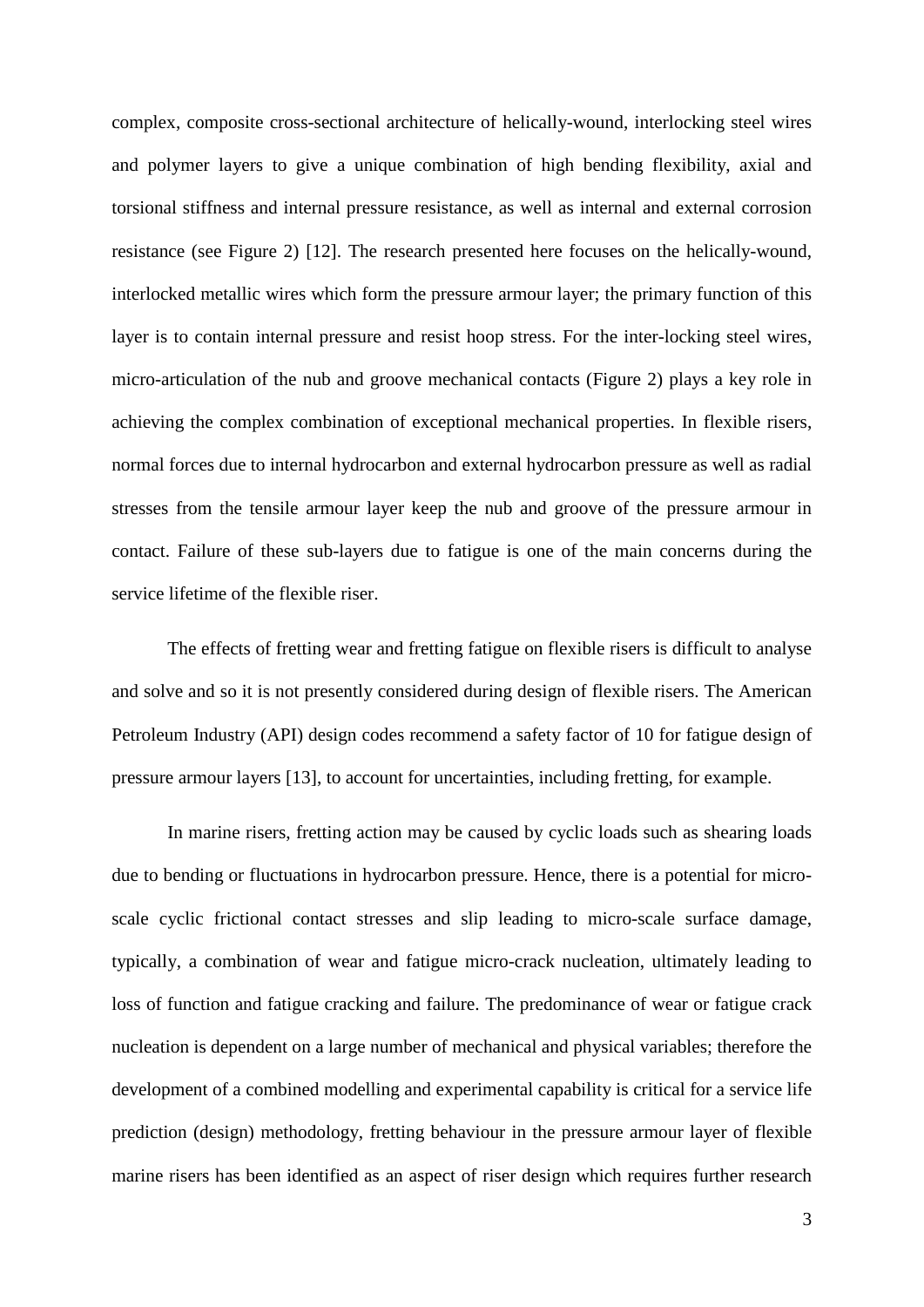[14]. Løtveit and Bjaerum [15] identified fretting of the pressure armour wire as a potential failure mode for flexible marine risers. The problem of fretting fatigue in flexible marine risers has received relatively little attention. Féret [16] presented a theoretical approach to calculate stresses, contact pressures and slip between tensile armour layers of flexible pipes under axisymmetric loading. Burke and Witz [10] presented an excellent review of the problem at an industrial conference. More recently, Perera [17] presented an experimental investigation for fretting of the pressure armour layer of unbonded flexible pipes.

In this paper, experimental testing on representative pressure armour steel is presented for identification of friction and wear parameters. Fatigue testing of the pressure armour wire material is presented. Multiaxial fatigue methodology is implemented along with adaptive meshing technique for wear simulation. Explicit wear-fatigue modelling is used to characterise the effect of bending induced tangential slip on fatigue life. Furthermore, it is shown that a fretting surface damage parameter combined with the multiaxial fatigue parameter can successfully predict the beneficial effect of wear-induced stress re-distribution on fatigue. This approach has significant advantages for flexible riser fretting fatigue design.

#### **2 Computational methodology**

#### **2.1 Finite element model**

Previous work by the authors has focused on fretting contact in the nub-groove contact area using an axisymmetric flexible riser model [11]. In this work, a generalised round-on-flat geometry has been used to reduce the computational time of the models. It has been shown that a round-on-flat is more critical in terms of fretting fatigue life in comparison to a flat on flat geometry [18]; thus, a generalised round-on-flat 2D nub-groove geometry has been simulated.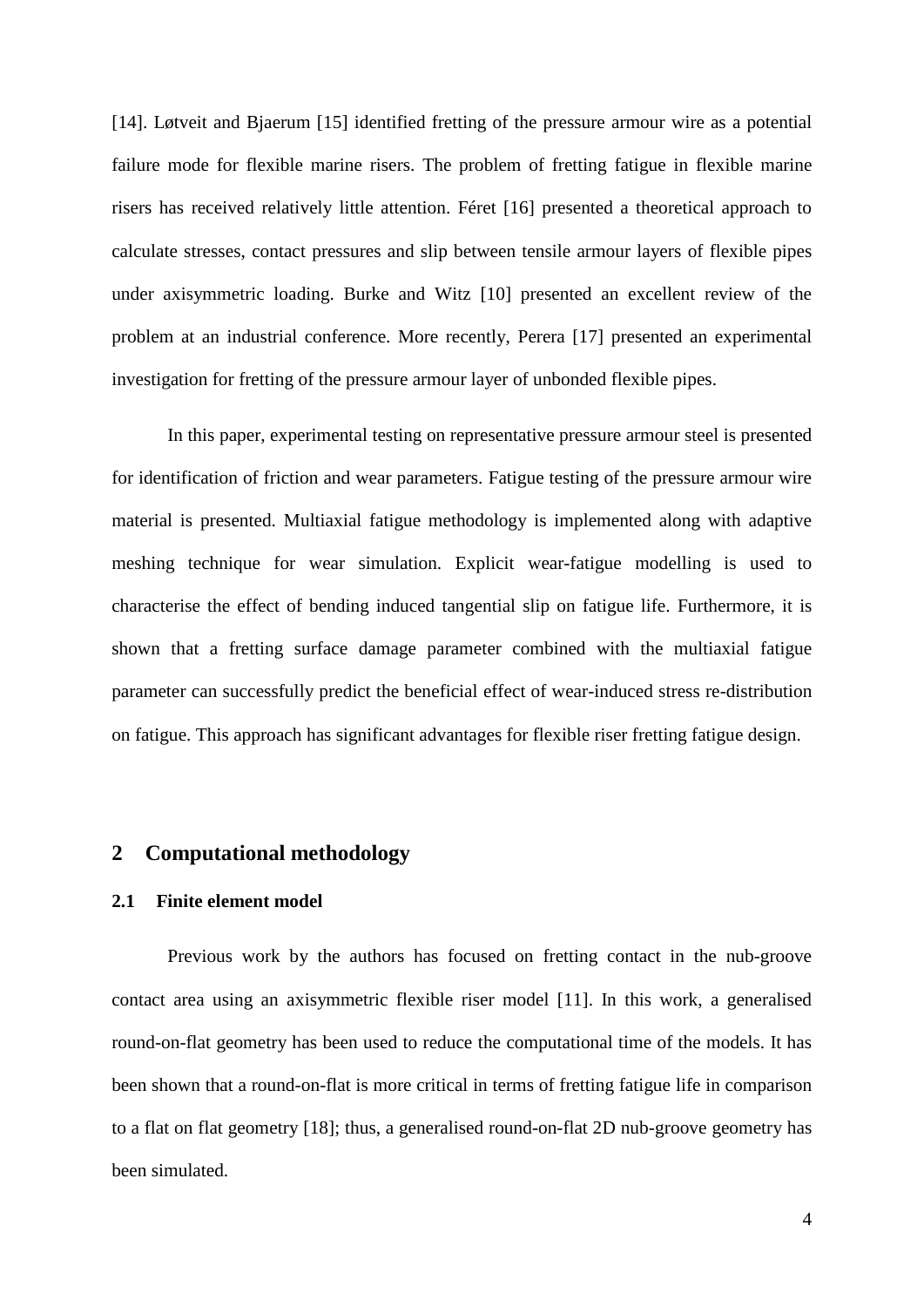A two-dimensional, plane strain assumption has been adopted for each case. The material used is a carbon steel, with a Young's modulus of 189 GPa and a Poisson's ratio of 0.3. The radius of the cylinder is 3 mm. A COF of 0.75 was used, based on fretting fatigue tests on representative pressure armour layer material.

Since the analysis is a frictional contact problem, two-dimensional, 4-noded, quadrilateral, plane strain elements were used due to their accuracy and stability for these loading conditions [19]. A mesh sensitivity study was used to establish a converged mesh; the resulting mesh is highly refined in the contact region, becoming coarser further from the contact area (see [Figure 3\)](#page-20-0). The contact element size is approximately 10  $\mu$ m × 10  $\mu$ m. The transition between fine mesh and coarse mesh is achieved by reducing the mesh density through an unstructured mesh between the fine and coarse meshes.

The master-slave algorithm for finite sliding contact within Abaqus was used to define the surface interaction for both models. The maximum allowable penetration depth between master and slave nodes was set to  $1 \mu m$ . The adjustment tolerance for the initial geometry was set to 0.001 µm. Since Coulomb-Amontons' Law is assumed for sliding friction, the exact stick condition is ensured by implementing Coulomb friction based on the Lagrange multiplier contact algorithm.

The dimensions of the substrate material were made significantly larger than the contact area so that the assumption of an elastic half-space remained valid. The bottom edge of the substrate was restrained in the z direction and the left and right edges were restrained in the x direction.

The normal load per unit length,  $P = 50$  N/mm, is applied to the cylinder, and a superimposed cyclic tangential displacement (*Δ*) is applied as shown in the loading history of [Figure 4.](#page-20-1)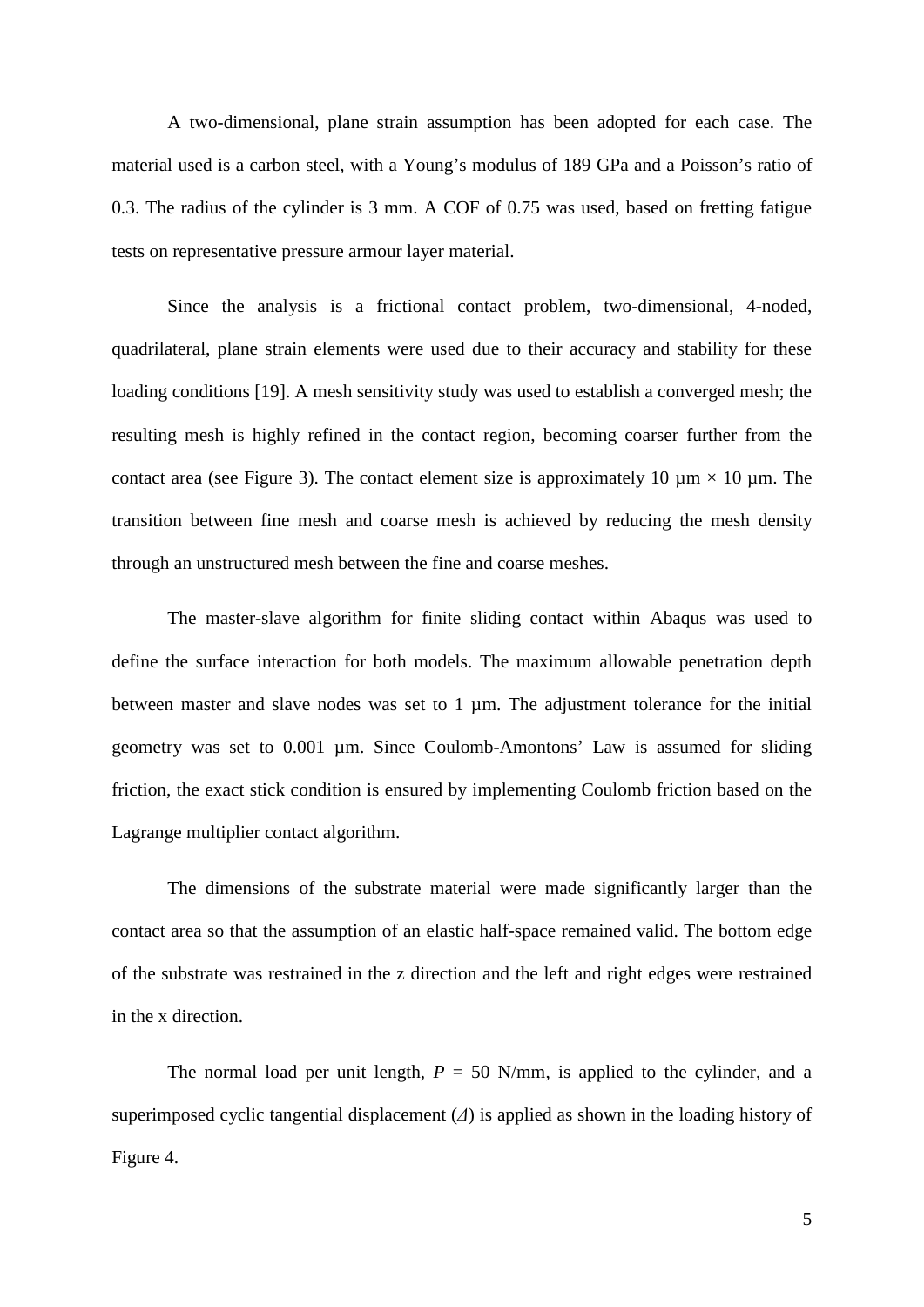#### **2.2 Fatigue model**

For fretting fatigue cracks, the stress range is a primary parameter for the calculation of fatigue life. High shear stress  $(\tau_{xz})$  ranges are generally considered to be responsible for fatigue crack initiation, and high tangential (trailing edge) stress ( $\sigma_{xx}$ ) ranges for Mode I fatigue crack propagation. Since the contact loading is cyclic, a material point can experience a high shear stress and a low tangential stress at one instant in a cycle, and subsequently at a later instant (e.g. half-cycle later) a low shear stress and a high tangential stress; this behaviour increases the possibility of crack formation and growth due to fretting. Fretting fatigue crack initiation and growth can occur under both low and high cycle fatigue conditions, depending inter-alia on local stresses, material strength and frictional and wear conditions.

The Smith-Watson-Topper (SWT) fatigue parameter [20] combines both the Coffin-Manson equation for low cycle fatigue (LCF) and Basquin's equation for high cycle fatigue (HCF), as follows:

<span id="page-6-0"></span>
$$
SWT = \frac{\sigma_{\text{max}} \Delta \varepsilon_a}{2} = \frac{(\sigma'_{f})^2}{E} (2N_i)^{2b} + \sigma'_{f} \varepsilon'_{f} (2N_i)^{b+c}
$$
(1)

where  $\sigma_{\text{max}}$  is the maximum normal stress on the critical plane (for mean stress effect),  $\Delta \varepsilon_a$  is the maximum normal strain amplitude on the same plane, *E* is Young's modulus,  $\sigma_f$ and *b* are fatigue strength coefficient and exponent,  $\varepsilon'$ <sub>f</sub> and *c* are the fatigue ductility coefficient and exponent, and  $N_i$  is the number of cycles to crack initiation.

It has been observed that fatigue cracks initiate and grow on preferential planes within a material, where the orientation depends on the normal stresses and strains on the plane. A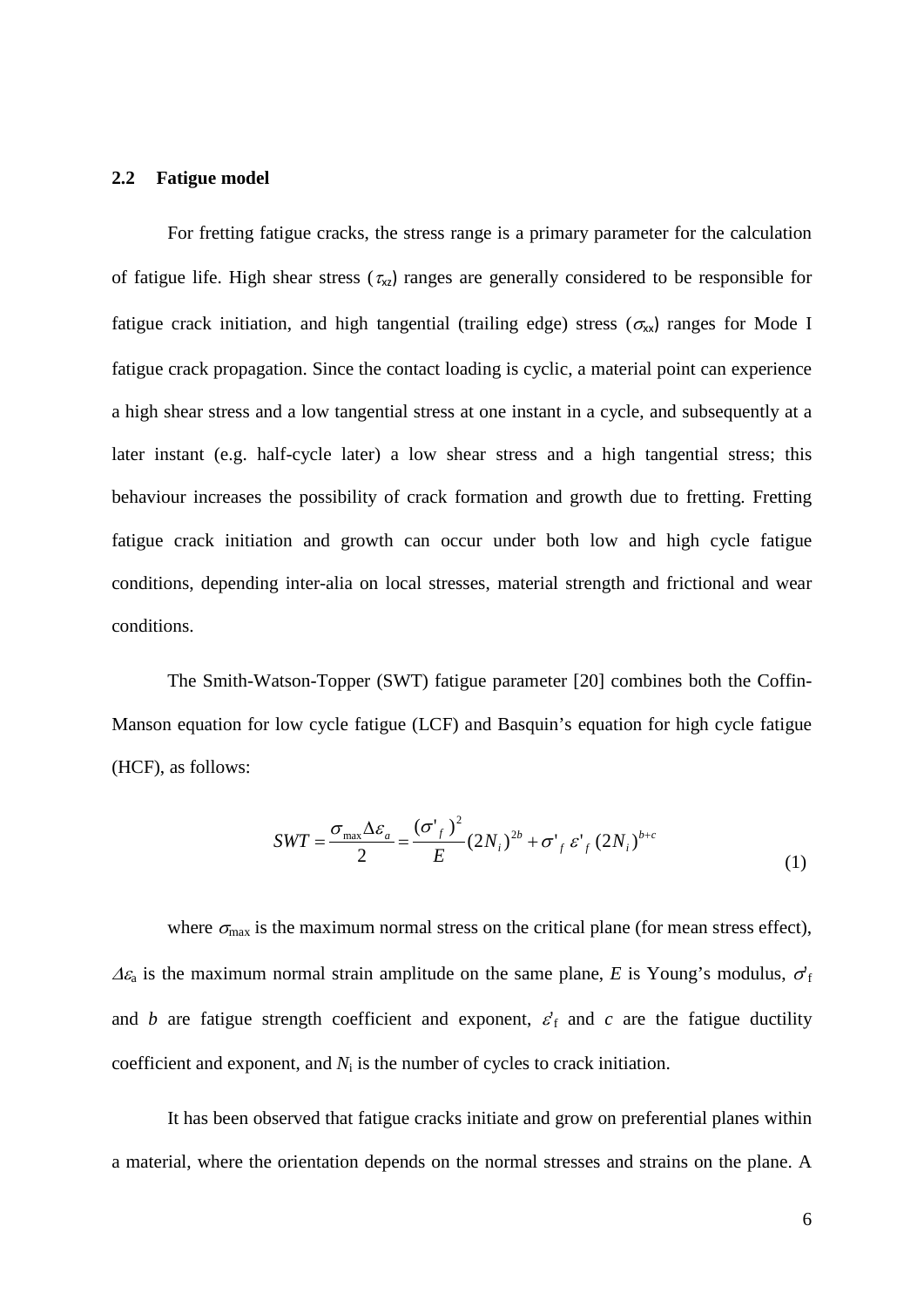2D critical-plane implementation of the SWT parameter has previously been validated for fretting fatigue by the authors [11] based on the previous work of Leen and co-workers [4, 21] is incorporated. This is a combined stress and strain transformation (covering 360° in 5° increments) process, applied to the FE models of the pressure armour layer, to identify the critical plane value and orientation from the history of cyclic multiaxial stresses and strains on each candidate plane. Equation [\(\(1\)](#page-6-0) is then solved numerically using a Newton-Raphson solution scheme to predict the number of fretting cycles to crack nucleation. Sum et al. [21] showed that the critical plane approach can capture stress gradient effects, such as contact size [22, 23], similar to the volume averaging method used by other researchers [24]. This was attributed to the inherent averaging nature of the Gauss sampling technique in the FE method.

#### **2.3 Wear model**

The wear model utilised here is an adaptive mesh methodology in Abaqus using an implementation of UMESHMOTION user sub-routine to simulate the fretting wear process and is based on the modified Archard wear equation proposed by McColl et al. [19]. The fretting wear depth is calculated by applying Archard's equation to the local contact conditions along the contact area. The local wear depth is given by [21]:

<span id="page-7-0"></span>
$$
\Delta h(x,t) = k_{\parallel} p(x,t) s(x,t)
$$
\n(2)

where  $\Delta h(x, t)$ ,  $p(x, t)$  and  $s(x, t)$  are the incremental wear depth, contact pressure and relative slip at a point  $x$  on the contact surface at time  $t$  and  $k<sub>1</sub>$  is the local wear coefficient. McColl et al. [19] describes how the FE simulation of wear requires a local wear coefficient, *k*l, which is expressed as the wear per unit local slip per unit local contact pressure. However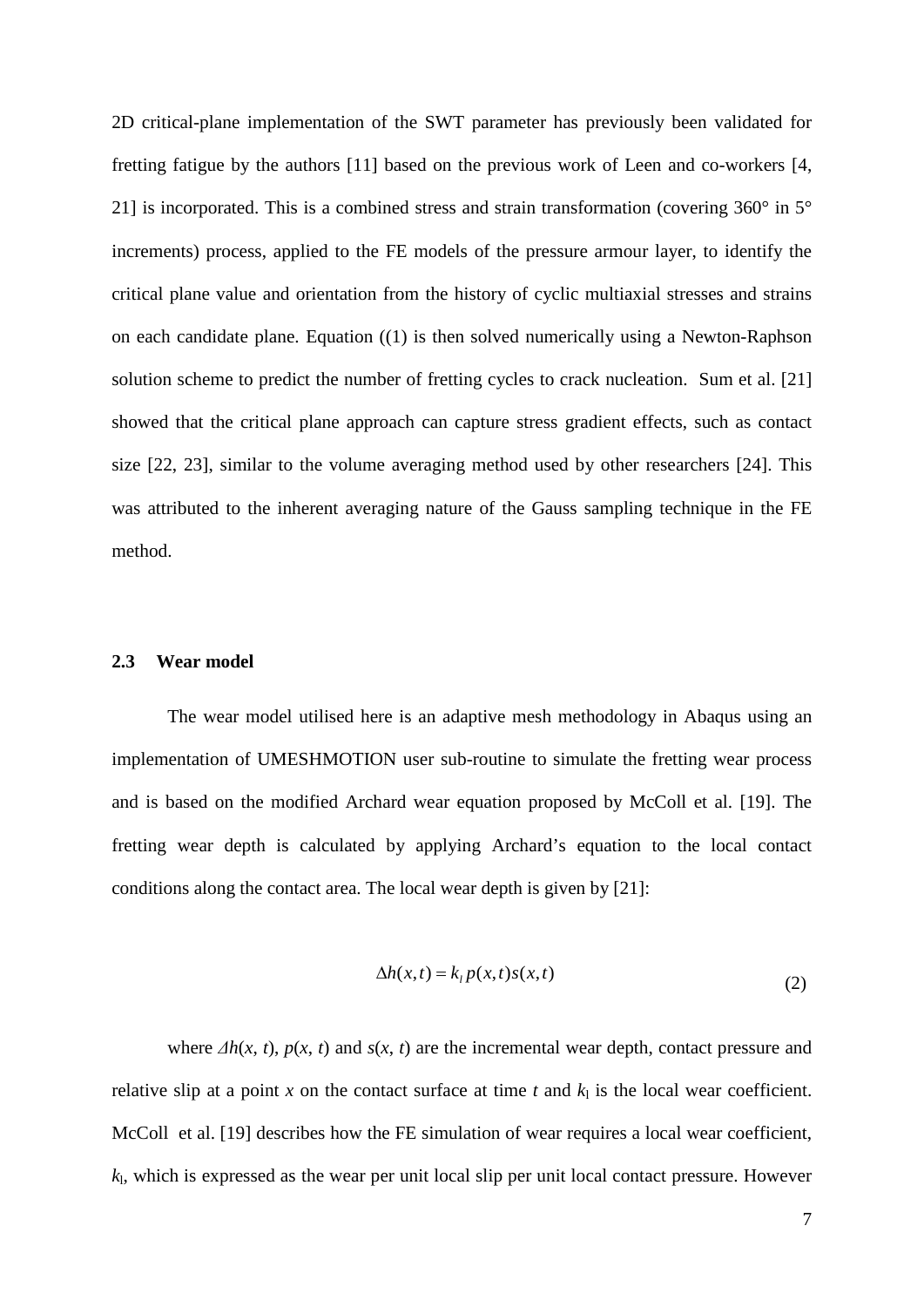this is wear coefficient, *k*, per unit displacement per unit load (as described later in Section [3.1\)](#page-9-0). It has been shown [19, 23] that there is a close relationship between the local wear coefficient *k*<sup>l</sup> and the experimentally found volumetric wear coefficient *k*.

To reduce the computational time for fretting wear simulations, a cycle jumping technique [19, 24] was employed, where it is assumed that the contact pressure and slip distributions remain constant over *ΔN* cycles. Therefore Equation [\(\(2\)](#page-7-0) becomes:

$$
\Delta h(x,t) = \Delta N k_i p(x,t) s(x,t)
$$
\n(3)

The implementation of this wear simulation algorithm in Abaqus is represented in the flowchart of [Figure 5](#page-21-0) and the adaptive meshing technique is depicted in [Figure 6.](#page-21-1)

The cycle jump used in this study is  $\Delta N = 1,000$  with 100 increments in on tangential fretting cycle.

#### **2.4 Combined wear-fatigue model**

Due to the evolving geometry and stress fields associated with fretting wear, a fatigue damage accumulation model is required for prediction of fretting fatigue life. The Miner-Palmgren rule is used to calculate the damage accumulation, as follows:

$$
D = \sum_{i=1}^{N} \frac{\Delta n}{N_i} \tag{4}
$$

where *Δn* is the number of cycles experienced at loading cycle *i* with an associated SWT value of  $SWT_i$ , and  $N_i$  is the predicted number of cycles to crack initiation for  $SWT_i$  (given by Equation [\(\(1\).](#page-6-0) When  $D = 1$ , a crack is assumed to have initiated at the SWT-predicted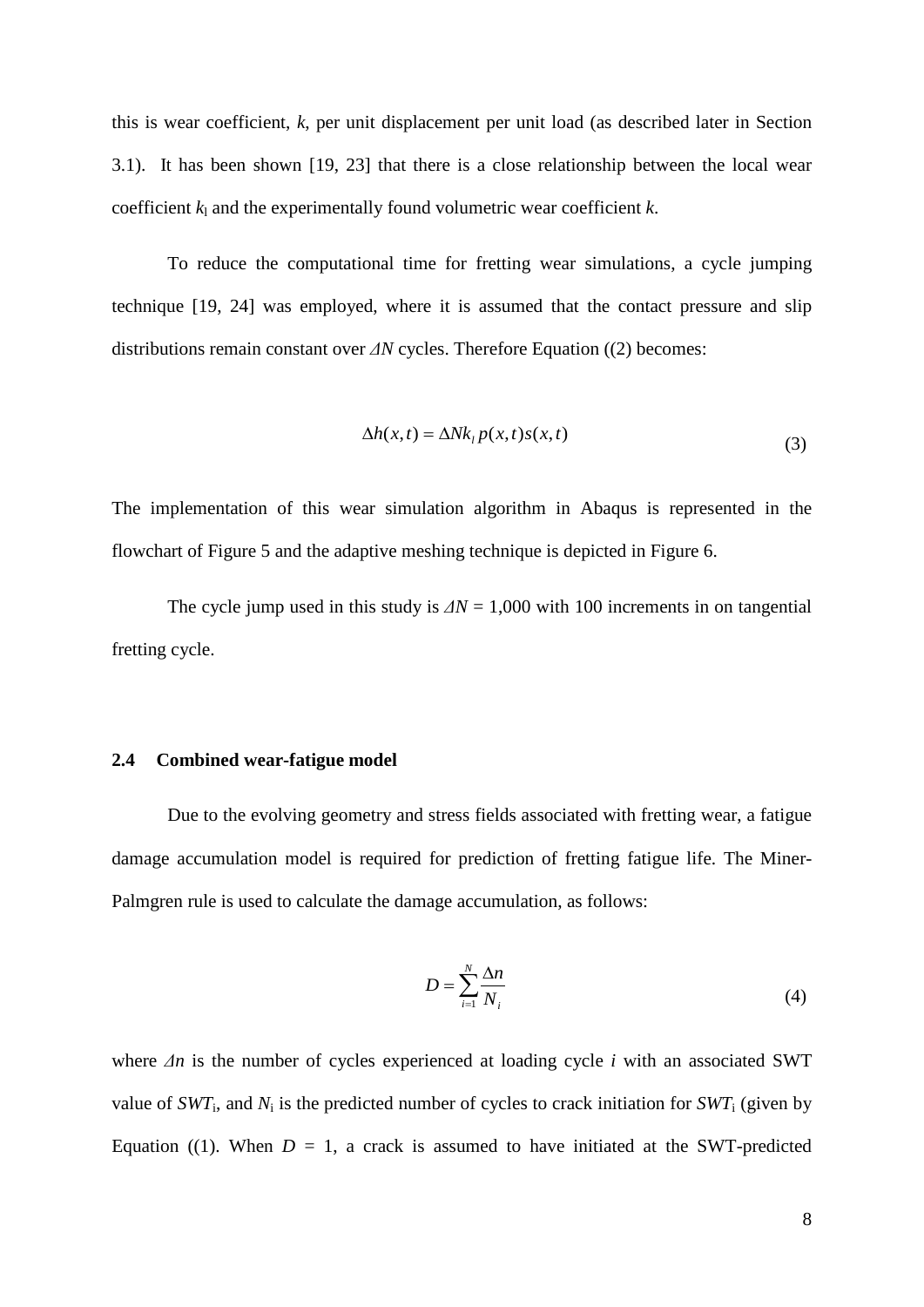location, orientation and number of cycles. Within the present FE methodology, *D* is calculated at the centroid of each surface element.

As discussed in detail by Zhang et al. [27], the effect of wear via the adaptive meshing technique in the FE simulation is that the centroidal position of each surface element changes from cycle to cycle, due to material removal and therefore damage cannot be accumulated at the same centroidal position from cycle to cycle (see [Figure 6\)](#page-21-1). Hence following Zhang et al. [27], a material point mesh (MPM) has been defined, independent of the FE mesh, to calculate the damage accumulation. In this method the MPM has fixed coordinates; the SWT damage is calculated at the centroid of each element and linearly interpolated back to the MPM for calculation of accumulated damage.

## **3 Experimental**

#### <span id="page-9-0"></span>**3.1 Fretting wear tests**

Due to the size and complexity of geometry of the formed (extruded) pressure armour wire (see [Figure 7\)](#page-22-0) it is difficult to extract fretting wear test specimens for laboratory scale fretting tests (eg. See [Figure 8\)](#page-22-1) from the wire itself. Hence, in this work an EN8 metal with similar chemical composition as that of pressure armour wire material (see [Table 1\)](#page-26-0) has been selected for fretting wear tests.

Cylinder-on-flat fretting wear tests were carried out at the University of Nottingham under loading conditions as shown in [Table 2.](#page-26-1) The cylinder radius, *R*, was 6 mm and specimen width, *W*, was 10 mm (see [Figure 8\)](#page-22-1). Tests were conducted for  $10^5$  fretting cycles at a frequency of 20 Hz. From these tests, the coefficient of friction (COF) evolution with fretting cycles is presented in [Figure 9.](#page-22-2) The COF starts off at about ~0.2 and increases rapidly to ~0.6, due to material transfer and adhesion during metal on metal contact; an additional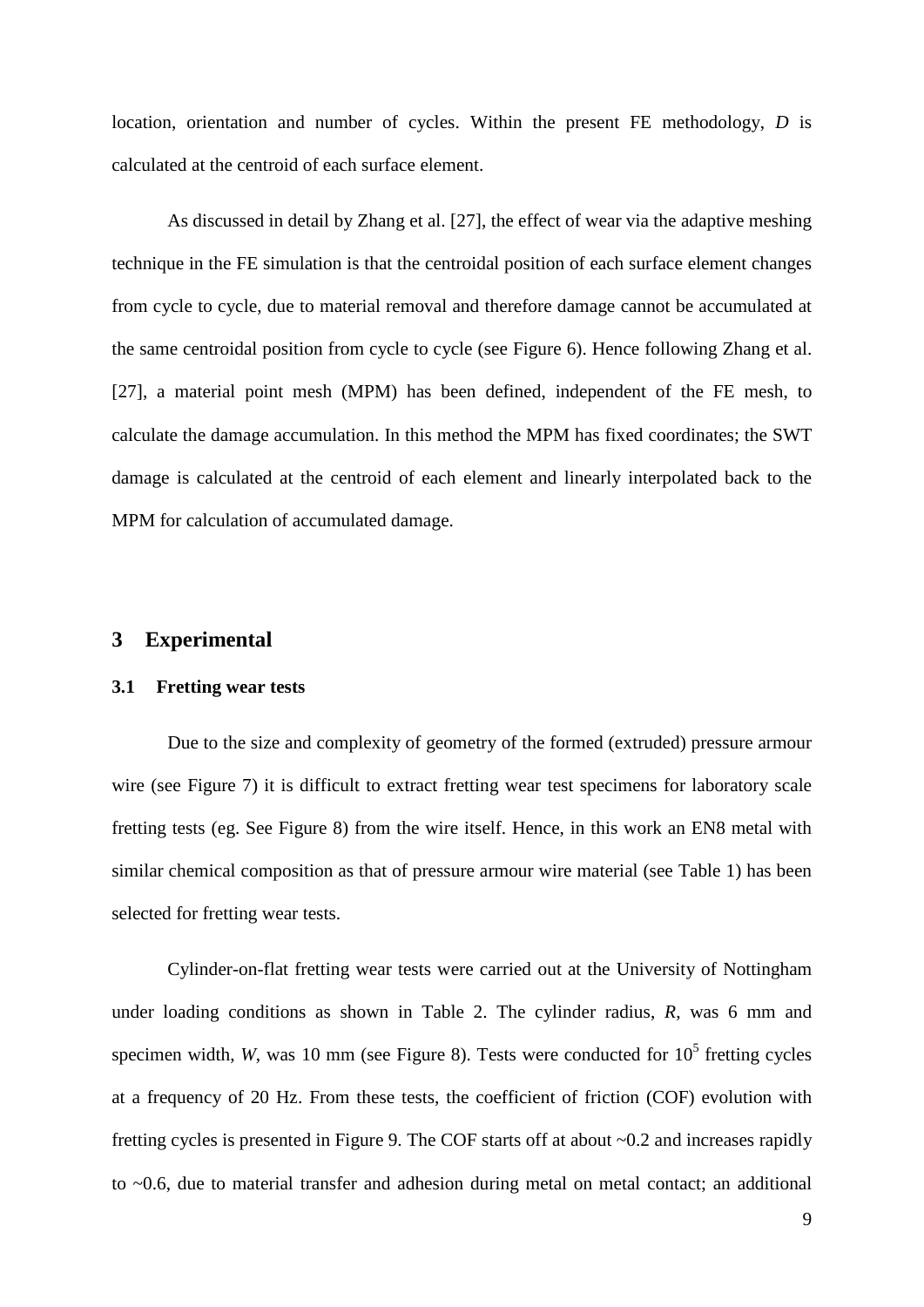increase is then observed due to the abrasive action during the accumulation of oxidised debris; the COF eventually stabilises (typically) to a constant value  $(\sim 0.7-0.8)$  as the abrasive action decreases due to the formation of compacted debris. Increased fretting damage was observed with increasing applied displacement and normal load.

Since there is no way to measure the local contact slips and local contact pressure, the wear coefficient has been calculated using applied loading conditions (normal load, *P\** and applied slip, *S*). In this work a three-dimensional wear volume, *V*, was measured using a Bruker Contour GT-I interferometer. This provided data to calculate the Archard wear coefficient using the equation:

$$
\frac{V}{S} = kP^* \tag{5}
$$

where *V* is the wear volume, *S* is the applied displacement, *k* is Archard wear coefficient and *P\** is the normal load applied to the specimen. An average wear coefficient was calculated as  $1 \times 10^{-8}$  MPa<sup>-1</sup>. This methodology of calculating the wear coefficient is more accurate that that previously used by McColl et al. [19] where and averaged wear coefficient was calculated using average wear scar depths measured using two dimensional profilometry. Following McColl et al. [19] it is assumed here that the wear rate is independent of contact geometry, i.e. the Archard wear coefficient is assumed to be applicable to contact geometries other than that tested.

#### **3.2 Tensile and fatigue tests**

Monotonic tensile tests have been conducted on the pressure armour material extracted from a pre-service flexible marine riser using the NUI Galway Instron servo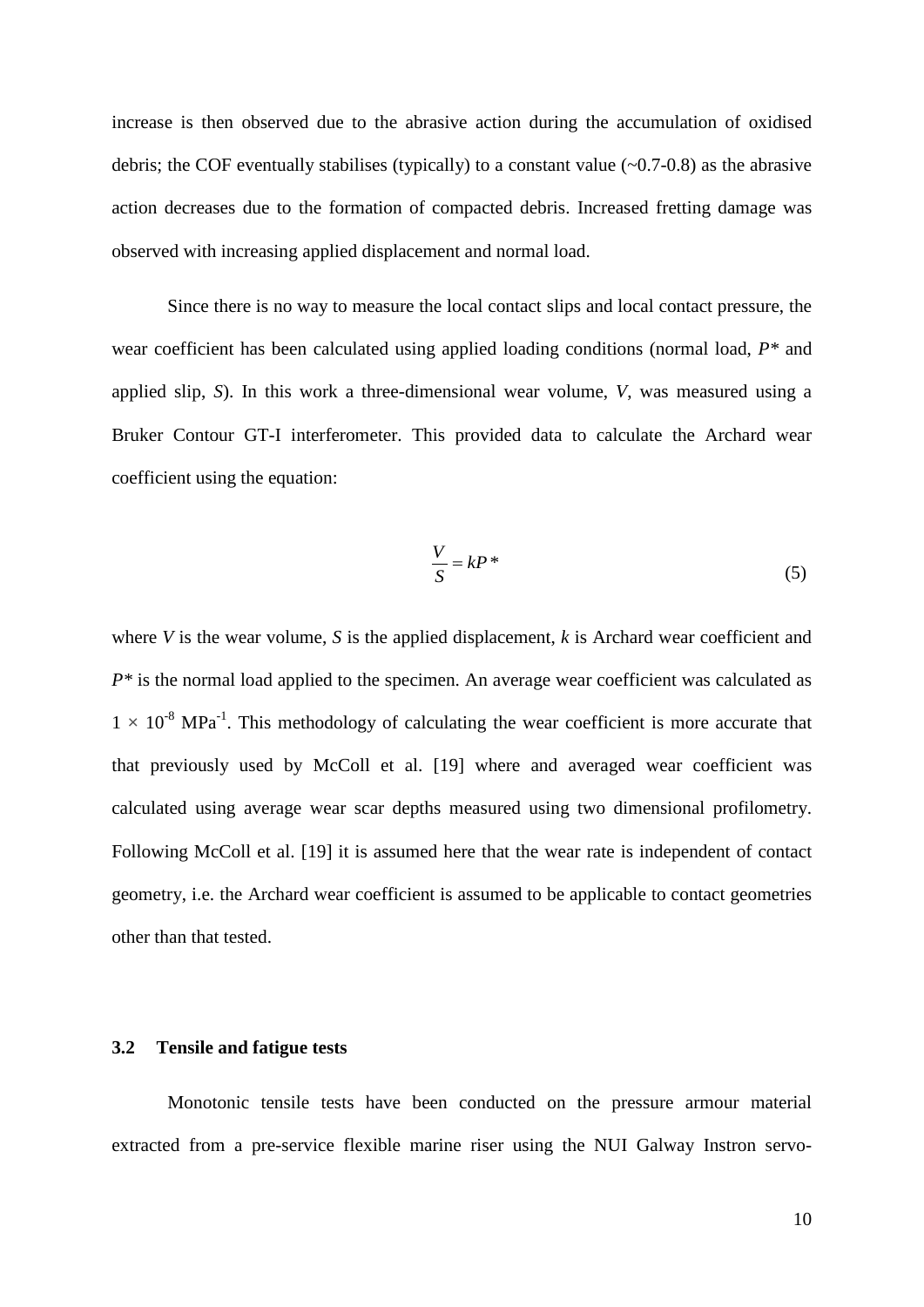hydraulic testing machine and a video extensometer. The stress-strain curve of this test is presented in [Figure 10,](#page-23-0) these tests have measured an ultimate tensile strength of  $\sigma_{UTS} = 900$ MPa and a Young's modulus of 189 GPa.

A program of low cycle fatigue (LCF) tests has been conducted on pressure armour material extracted from a pre-service flexible marine riser. A modified fatigue specimen geometry, based on the ASTM E606-04 [28] standard for strain-controlled fatigue testing has been designed to facilitate extraction from the pressure armour wire itself, following straightening. Strain-controlled cyclic tests were carried out using the Instron servo-hydraulic testing machine, with servo-hydraulic grips and a contact extensometer for strain feedback. Tests were conducted at strain ranges of 0.8%, 1%, 1.25% and 2%. These tests have provided Coffin-Manson constants  $(\varepsilon'_f$  and *c*) for the computational fatigue model (see [Table 3\)](#page-26-2).

Pending high cycle fatigue (HCF) tests, the universal slopes method [25 - 26] has been used to estimate the Basquin constants ( $\sigma$ <sup>'</sup> f and *b*) for the computational fatigue model (see Table 3). This method gives estimated fatigue coefficients based on monotonic tensile test results for ultimate tensile strength,  $\sigma_{UTS}$ , e.g.  $\sigma'_{f} = 1.9 \sigma_{UTS}$ , and b = -0.12.

## **4 Results and discussion**

#### **4.1 Model validation**

The SWT fatigue model used was previously [11] validated against experimental results [3] for the partial slip regime.

The fretting wear model implemented has also been validated against experimental wear scar profiles. [Figure 11](#page-23-1) presents a comparison between finite element simulated wear scars and experimentally measured fretting wear scars for  $R = 6$  mm under two different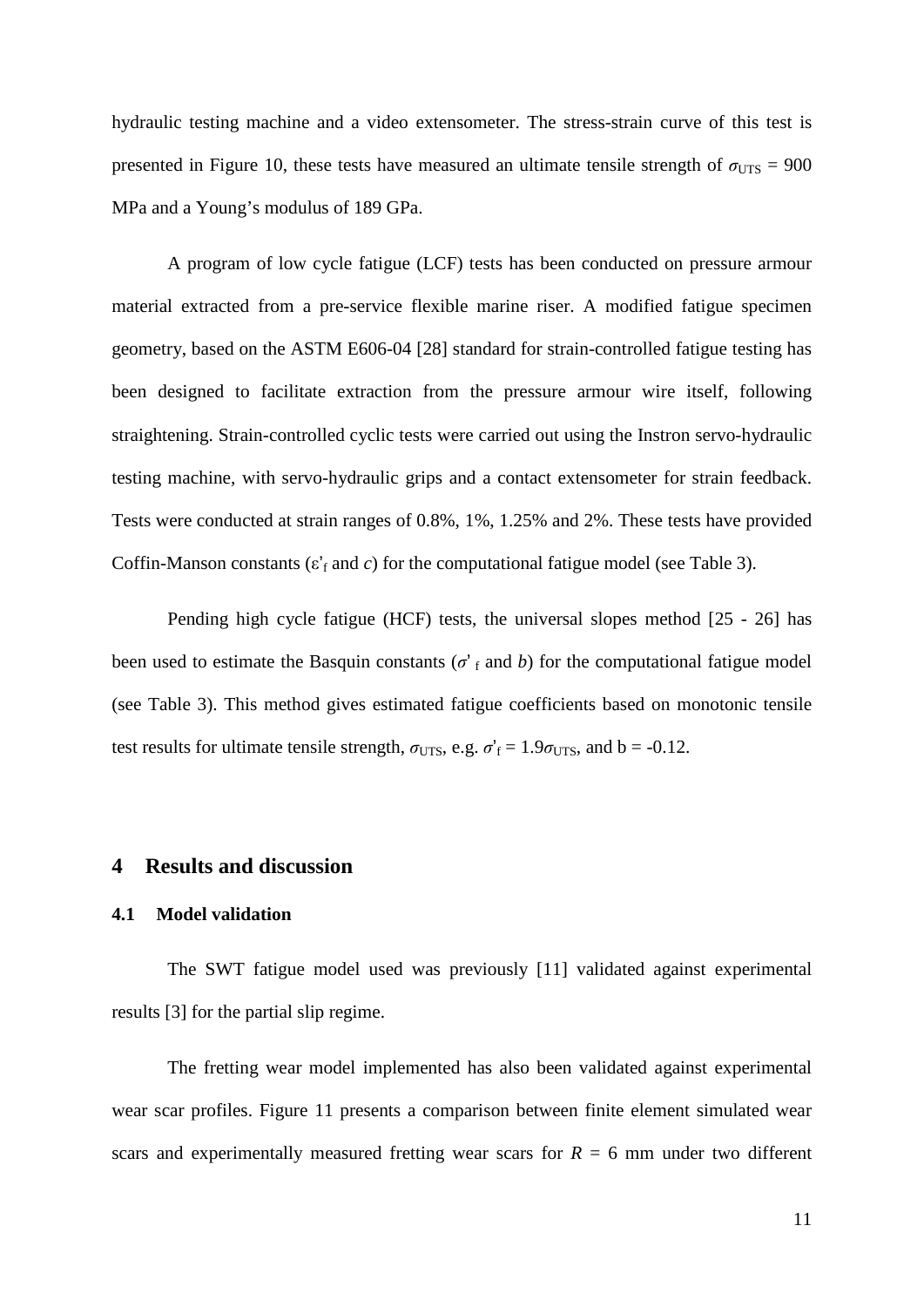loading conditions: (a)  $P^* = 500$  N,  $A^* = 30$  μm; and (b)  $P^* = 250$  N,  $A^* = 15$  μm. These loading conditions give a range of contact pressures and relative slips that are representative of those in nub-groove contact in pressure armour layer. There is a good correlation between the FE simulated wear scar and the experimentally measured wear scar.

In this study, as a simplification, wear of the indenter and the effect of debris is not explicitly simulated.

#### **4.2 Effect of wear on stresses**

[Figure 12a](#page-23-2) presents the evolution of wear with fretting cycles for 3 mm cylinder-onflat model under  $P = 50$  N/mm and  $\Delta = 10$  µm; These loading conditions give gross slip conditions, and therefore, wear is the dominant fretting damage. [Figure 12b](#page-23-2) presents the corresponding contact pressure for the  $1<sup>st</sup>$ ,  $25,000<sup>th</sup>$ ,  $100,000<sup>th</sup>$  and  $200,000<sup>th</sup>$  cycles. It can be seen that as wear evolves, the contact width widens and the contact pressure is redistributed over a wider area; therefore the peak pressure is dramatically reduced and the pressure is much less concentrated than for the initial fretting loading.

The effect of the redistribution of contact pressure on (a) tensile ( $\sigma_{xx}$ ) and (b) shear  $(τ<sub>xy</sub>)$  stresses is presented in [Figure 13.](#page-24-0) The contact width is increased from 100 to 360 μm over  $2 \times 10^5$  fretting cycles. This causes a 55 % decrease in trailing edge tensile stress value. The location of the maximum (trailing edge) tensile stress moves outwards as the contact width increases. The maximum shear stress value is initially located in the centre of contact; however, as the contact width increases, the shear stress is redistributed to an almost uniform value across the contact, which is dramatically reduced relative to the unworn case (about 75 % less that the initial peak value).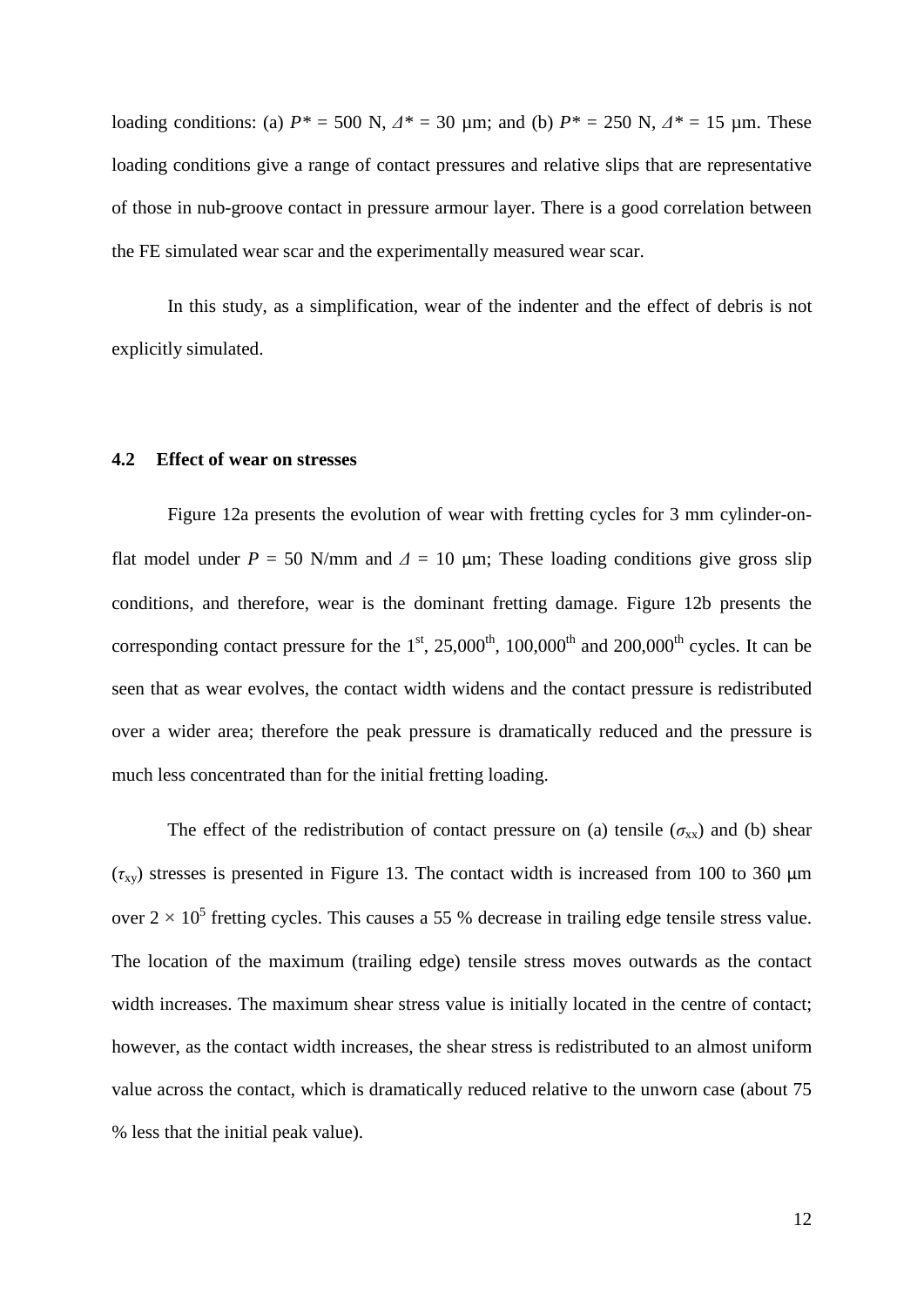### **4.3 Crack Initiation**

Fretting crack initiation life predictions have been calculated based on the number of cycles to crack initiation at a depth of 5 µm into the substrate. This work focuses on the interaction and competition between fatigue crack initiation (damage) and wear-induced material removal, potentially leading to either exacerbated initiation conditions (partial slip) or ameliorated conditions (gross slip). Crack propagation is not considered in this work. Future work may focus on this aspect

[Figure 14](#page-24-1) presents the predicted effect of applied displacement on crack initiation life with and without the effects of wear-induced material removal. In the partial and mixed slip regimes  $(\Delta < 4 \mu m)$ , the predicted crack initiation life is essentially the same for both models. However, in the gross slip regime, excluding of wear effects is seen to significantly under predict life. Including wear effects leads to a dramatic increase in life (to over  $10^8$  cycles) with increasing stroke/displacement relative to the minimum value of the partial slip-gross slip transition. In all cases, the fretting fatigue cracks are predicted to initiate at the edge of contact. The predicted critical plane angle for crack initiation is between 10° and 30° to the xaxis (as shown in [Figure 6\)](#page-21-1).

The predicted increase in fretting crack initiation life when fretting wear is included is attributed to the redistribution of stresses, due to the widening of the contact width and evolution of the contact geometry. This trend is consistent with the fretting schematic of Vingsbo and Söderberg [2] [\(Figure 1\)](#page-19-0), where, as wear rate increases, the predicted fretting fatigue life increases. Hence, for flexible marine riser design, fretting wear needs to be considered in gross slip fretting analysis of the nub-groove contact, to avoid overly conservative prediction of fretting crack initiation.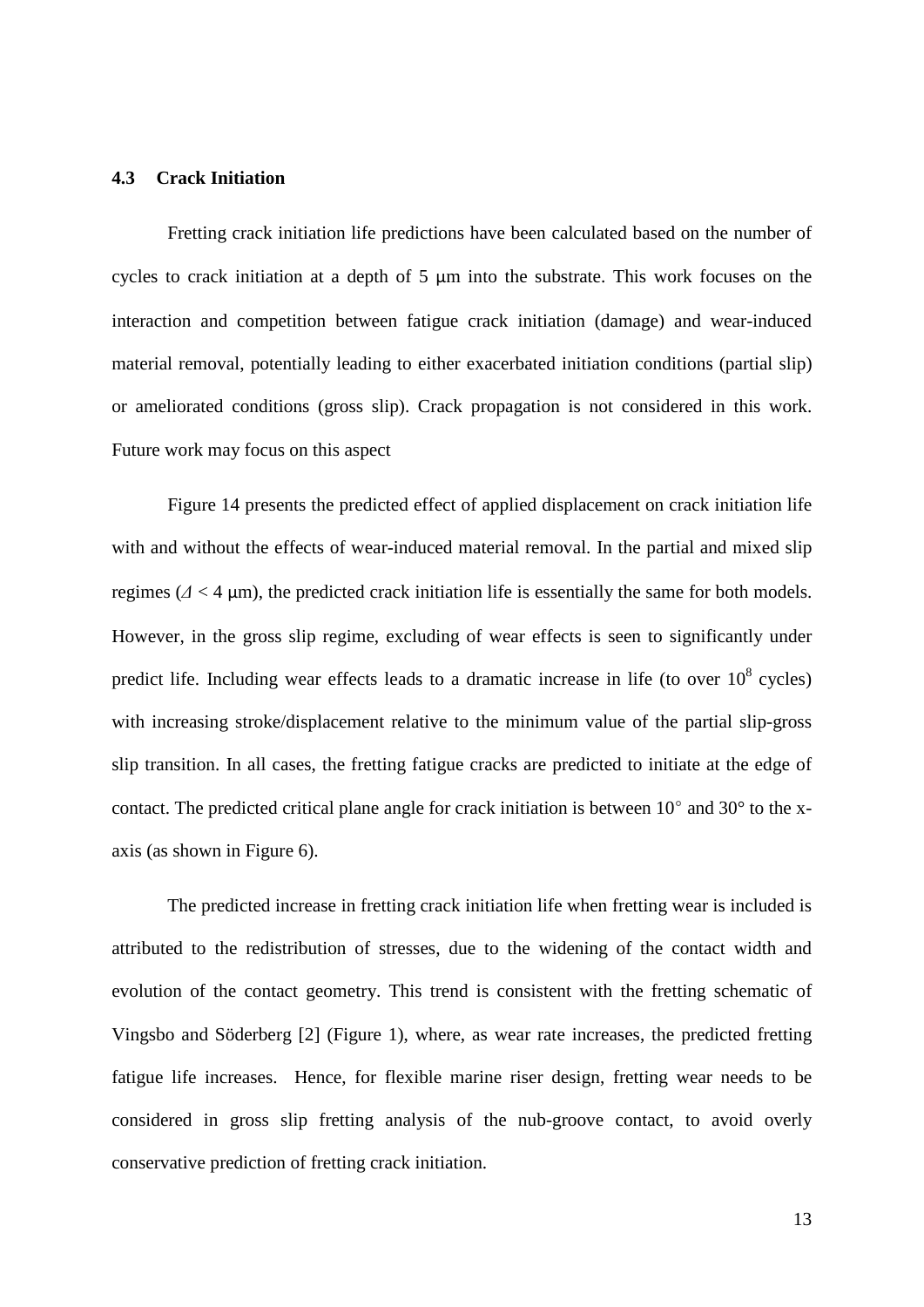#### **4.4 Simplified life prediction including the effect of wear**

Adaptive mesh techniques are too computationally expensive. The computational time for simulating fretting wear in a full or partial flexible marine riser, with multiple threedimensional nub-groove contacts under realistic loading histories is prohibitiroly expensive for design purposes. Hence, it is proposed to adopt the  $D_{\text{fret}}$  fretting design parameter as proposed by Ding et al. [31], The  $D_{\text{fret}}$  method introduces a surface damage factor for the effects of fretting wear to a modified SWT approach, developed to incorporate the effects of slip and surface wear damage on crack initiation, as follows:

$$
\sigma_{\max} \Delta \varepsilon_a D_{\text{fret}} = \frac{(\sigma'_{f})^2}{E} (2N_i)^{2b} + \sigma'_{f} \varepsilon'_{f} (2N_i)^{b+c}
$$
(6)

where  $D_{\text{fret}}$  is a surface damage factor given by [31]:

$$
D_{\text{fret}} = (1 - C \tau \delta) \left\langle 1 - \frac{\tau \delta}{(\tau \delta)_{\text{th}}} \right\rangle^m \tag{7}
$$

where *C*, *m*, and  $(\tau \delta)_{th}$  are material constants.

 $(\tau\delta)_{th}$  has been estimated here as a value slightly greater than the value at the partial slip gross slip transition, based on FE simulations. For  $\tau\delta < (\tau\delta)_{\text{th}}$  the unmodified SWT value is used (i.e.  $D_{\text{fret}} = 1$ ); for  $\tau \delta > (\tau \delta)_{\text{th}}$  the SWT- $D_{\text{fret}}$  value is used (Equation (7)).

The material constants *C* and *m* were found by applying a least squares minimisation method to the following objective function:

$$
F(C,m) = \sum_{i} \left\{ SWT_{D,i}(C,m) - SWT_{AM,i} \right\}^{2}
$$
 (8)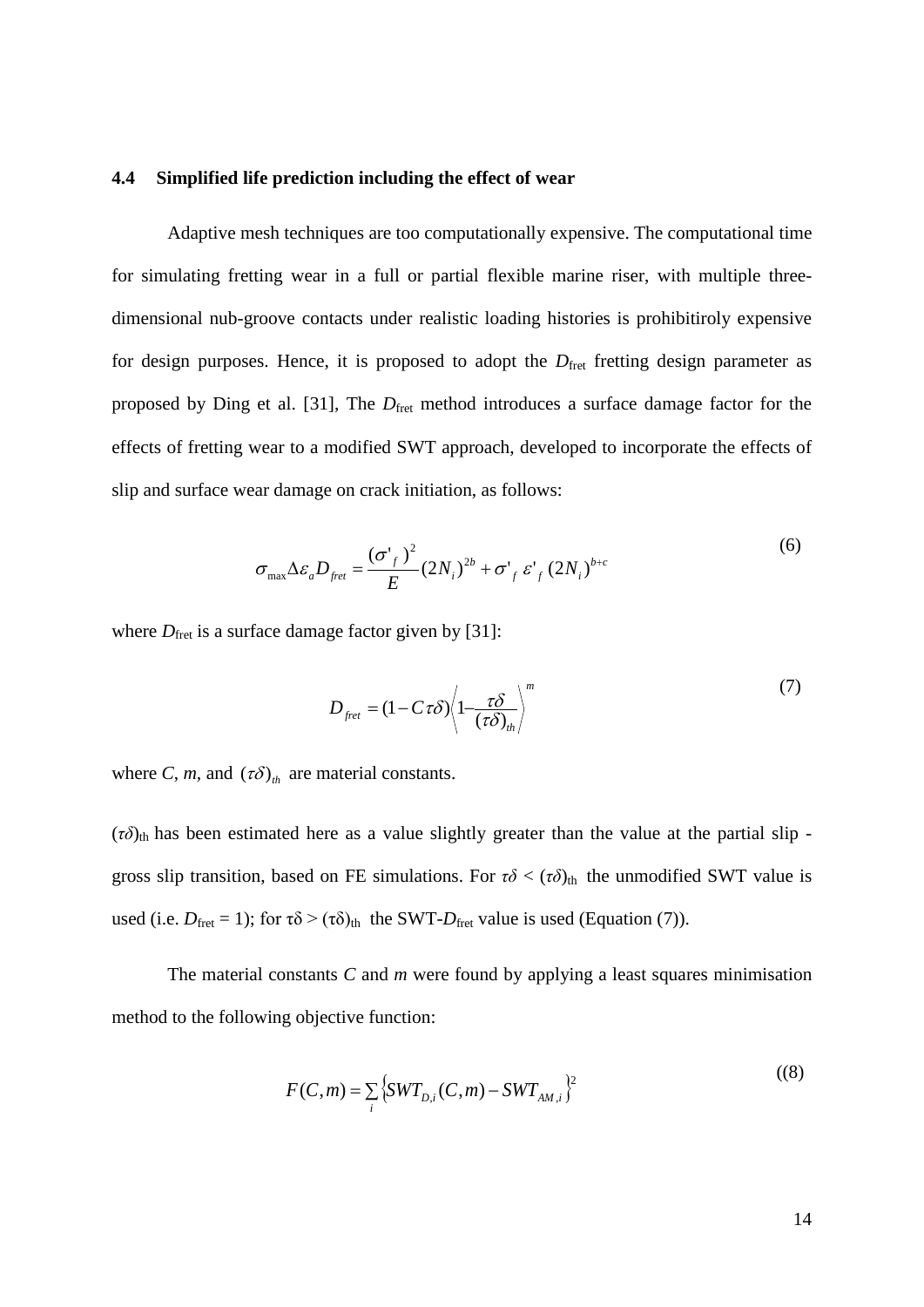where  $SWT_{D_i}(C, m)$  is the  $D_{\text{fret}}$  predicted SWT value at sample (element centroid) point *i*,  $\text{SWT}_{\text{AM},i}$  is the corresponding wear-simulated SWT value (using adaptive meshing technique). The material constants found for the pressure armour layer are presented in [Table 4.](#page-27-0) A comparison of wear simulated  $SWT_{\text{max}}$  and the corresponding maximum  $SWT-D_{\text{fret}}$  value, (from the least squares minimisation method) is shown in [Figure 15.](#page-25-0)

A comparison between the fretting crack initiation lives calculated using wear simulation analysis and the modified SWT- $D_{\text{fret}}$  parameter is presented in [Figure 16.](#page-25-1) This shows excellent correlation between the two prediction methods, particularly in terms of the beneficial effect of increasing (gross) slip amplitude. The major advantage of the modified SWT parameter over explicit modelling of wear is the significant reduction in computational expense. Future work will experimentally verify the  $(\tau \delta)_{th}$  constant for pressure armour layer material.

# **5 Conclusion**

- Tensile and fatigue tests of pressure armour layer material has been conducted for characterisation of material properties. Fretting wear tests have been carried out under representative loading conditions on a representative pressure armour material with essentially the same chemical composition and hardness as pressure armour layer material. These tests have characterised the tribological behaviour of the nub-groove contact in the pressure armour layer.
- A finite element model of a cylinder-on-flat geometry that is representative of nubgroove frictional contact has been developed. This computational methodology combines fretting wear simulation using adaptive meshing techniques and critical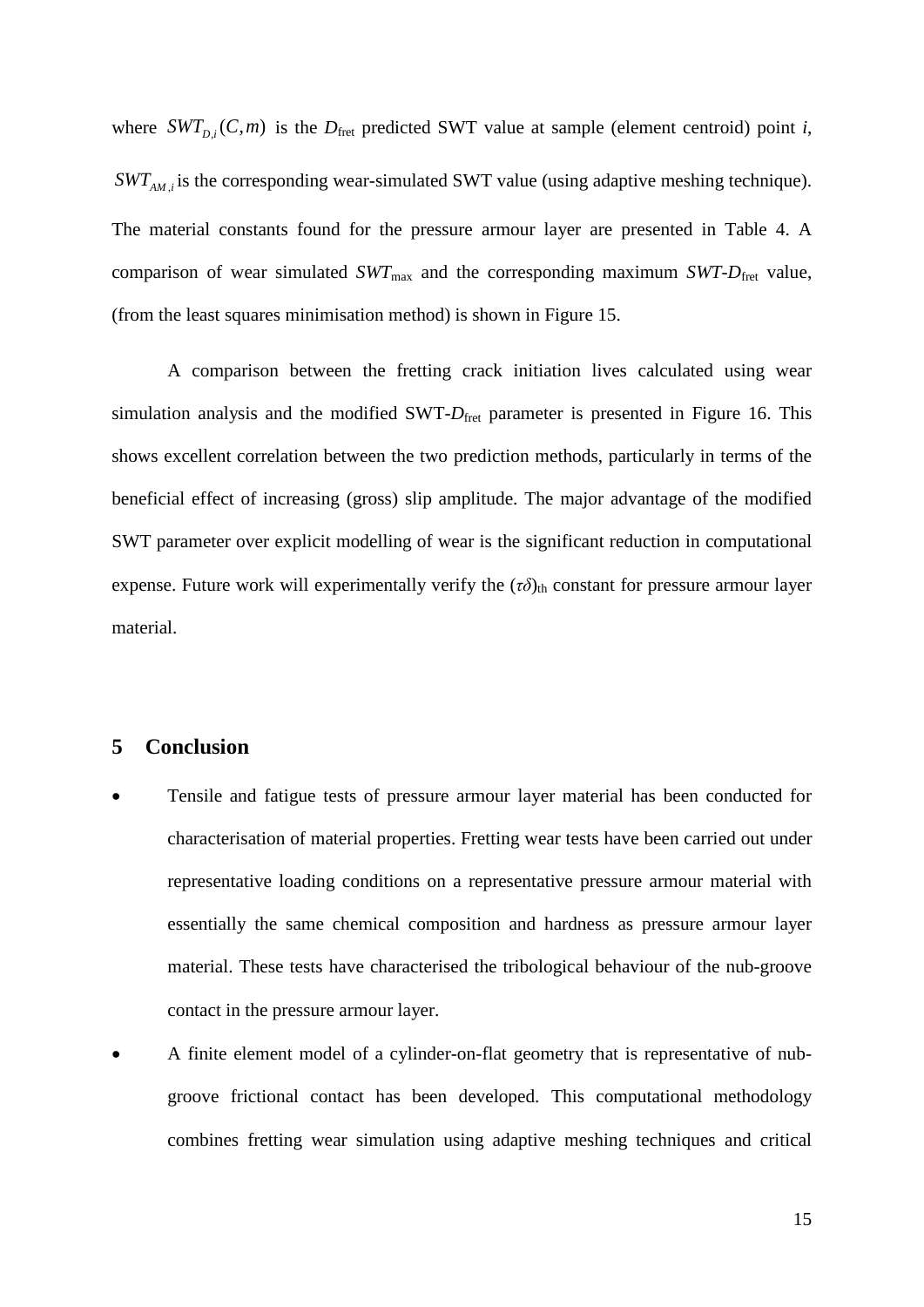plane multiaxial fatigue life predictions. The fretting wear finite element simulations have been validated against cylinder-on-flat fretting wear experimental test results.

- The effect of tangential displacement on fretting crack initiation life has been investigated. In partial slip, wear rate is low and therefore a detrimental effect on number of cycles to crack initiation is observed. However, in gross slip wear has a beneficial effect on predicted fretting crack initiation life due to the re-distribution on stresses association with material removal caused by wear.
- A combined surface damage and multiaxial fatigue parameter has been shown to successfully predict the effect of wear and tangential displacement on predicted fretting crack initiation life. The major benefit of this parameter is the reduced computational expense since wear does not have to be explicitly modelled. This is a key development in terms of the design of flexible risers against fretting.

#### **Acknowledgements**

The authors would like to thank the Irish Research Council and Wood Group Kenny for funding of this project through the Enterprise Partnership Scheme, National University of Ireland for funding through an NUI Travelling Scholarship. We also wish to acknowledge the help and support we have received from Mr. Kieran Kavanagh (Wood Group Kenny), the NUI Galway Engineering Building technical staff; particularly Mr. Bonaventure Kennedy and Mr. Patrick Kelly and the Facility of Engineering at the University of Nottingham.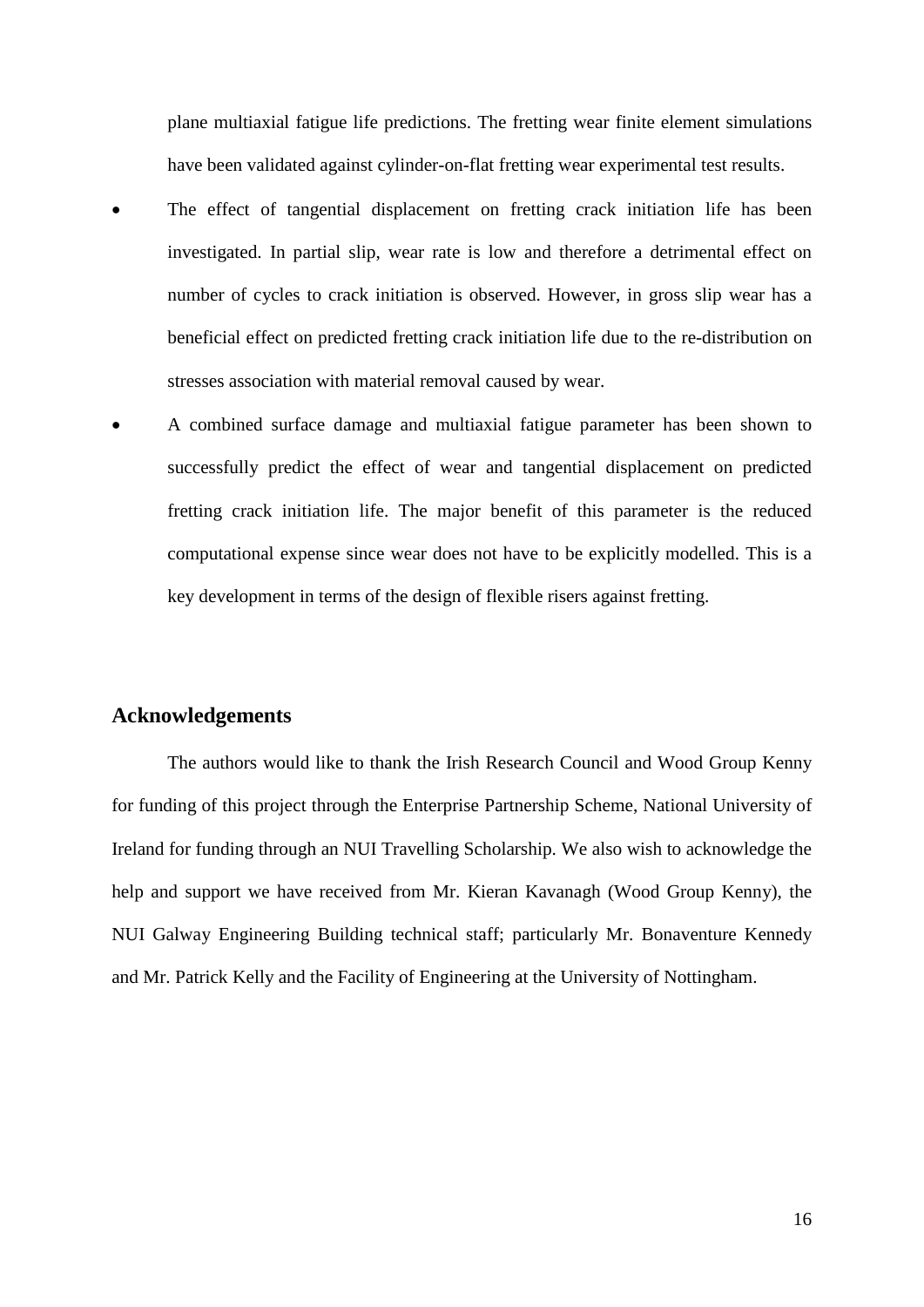# **References**

- [1] J. M. Dobromirski, "Variables in the Fretting Process: are There 50 of Them? Standardisation of Fretting Fatigue Test Methods and Equipment," *ASTM:* M.H. Attia (Eds.), R.B. Waterhouse, 1992.
- [2] O. Vingsbo and S. Söderberg, "On fretting maps," *Wear*, vol. 126, no. 2, pp. 131–147, 1988.
- [3] O. Jin and S. Mall, "Effects of slip on fretting behavior: experiments and analyses," *Wear*, vol. 256, no. 7–8, pp. 671–684, 2004.
- [4] J. Madge, S. Leen, and P. Shipway, "A combined wear and crack nucleation– propagation methodology for fretting fatigue prediction," *Int. J. Fatigue*, vol. 30, no. 9, pp. 1509–1528, 2008.
- [5] J. Ding, W. S. Sum, R. Sabesan, S. B. Leen, I. R. McColl, and E. J. Williams, "Fretting fatigue predictions in a complex coupling," *Int. J. Fatigue*, vol. 29, no. 7, pp. 1229– 1244, 2007.
- [6] P. M. Wavish, D. Houghton, J. Ding, S. B. Leen, E. J. Williams, and I. R. McColl, "A multiaxial fretting fatigue test for spline coupling contact," *Fatigue Fract. Eng. Mater. Struct.*, vol. 32, no. 4, pp. 325–345, 2009.
- [7] C. Ruiz, P. H. B. Boddington, and K. C. Chen, "An investigation of fatigue and fretting in a dovetail joint," *Exp. Mech.*, vol. 24, no. 3, pp. 208–217, 1984.
- [8] A. Cruzado, M. Hartelt, R. Wäsche, M. A. Urchegui, and X. Gómez, "Fretting wear of thin steel wires. Part 1: Influence of contact pressure," *Wear*, vol. 268, no. 11–12, pp. 1409–1416, 2010.
- [9] A. Cruzado, M. Hartelt, R. Wäsche, M. A. Urchegui, and X. Gómez, "Fretting wear of thin steel wires. Part 2: Influence of crossing angle," *Wear*, vol. 273, no. 1, pp. 60–69, 2011.
- [10] R. N. Burke and J. A. Witz, "Fretting fatigue of flexible pipe pressure armour," in *Proceedings of the Third European Conference on Flexible Pipes, Unbilicals and Marine Cables - Materials Utilisation for cyclic and Thermal Loading*, 1995.
- [11] S. M. O'Halloran, A. M. Harte, A. D. Connaire, and S. B. Leen, "Modelling of fretting in the pressure armour layer of flexible marine risers," *Tribol. Int.*, 2016.
- [12] M. O'Sullivan, "Meeting the future challenges of flexible pipe technology advances in industry standards," in *Proceedings of the Offshore Technology Conference (OTC)*, 2009.
- [13] API, "Recomended Practices for Flexible Marine Risers, 17J," *Am. Pet. Ind.*, 2009.
- [14] H. Lange, S. Berge, T. Rogne, and T. Glomstaker, "Robust material selection in the offshore industry - flexible risers," MARINTEK, SINTEF Materials and Chemistry, 2004.
- [15] S. A. Lotveit and R. Bjaerum, "Second Generation Analysis Tool for Flexible Pipes," in *Proceedings of the Second European Conference on Flexible Pipes, Umbilicals and Marine Cables-Structural Mechanics and Testing*, 1994.
- [16] J. J. Féret and C. L. Bournazel, "Calculation of stresses and slip in structural layers of unbonded flexible pipes," *J. Offshore Mech. Artic Eng.*, vol. 109, p. 263, 1987.
- [17] S. D. R. Perera, U. P. Ferando, T. Sheldrake, and R. Clements, "An investigation into fretting behaviour in pressure armour wires of unbonded flexible pipes," in *26th International Conference on Offshore Mechanics and Artic Engineering*, 2007.
- [18] T. Zhang, P. E. McHugh, and S. B. Leen, "Computational study on the effect of contact geometry on fretting behaviour," *Wear*, vol. 271, no. 9–10, pp. 1462–1480, 2011.
- [19] I. R. McColl, J. Ding, and S. B. Leen, "Finite element simulation and experimental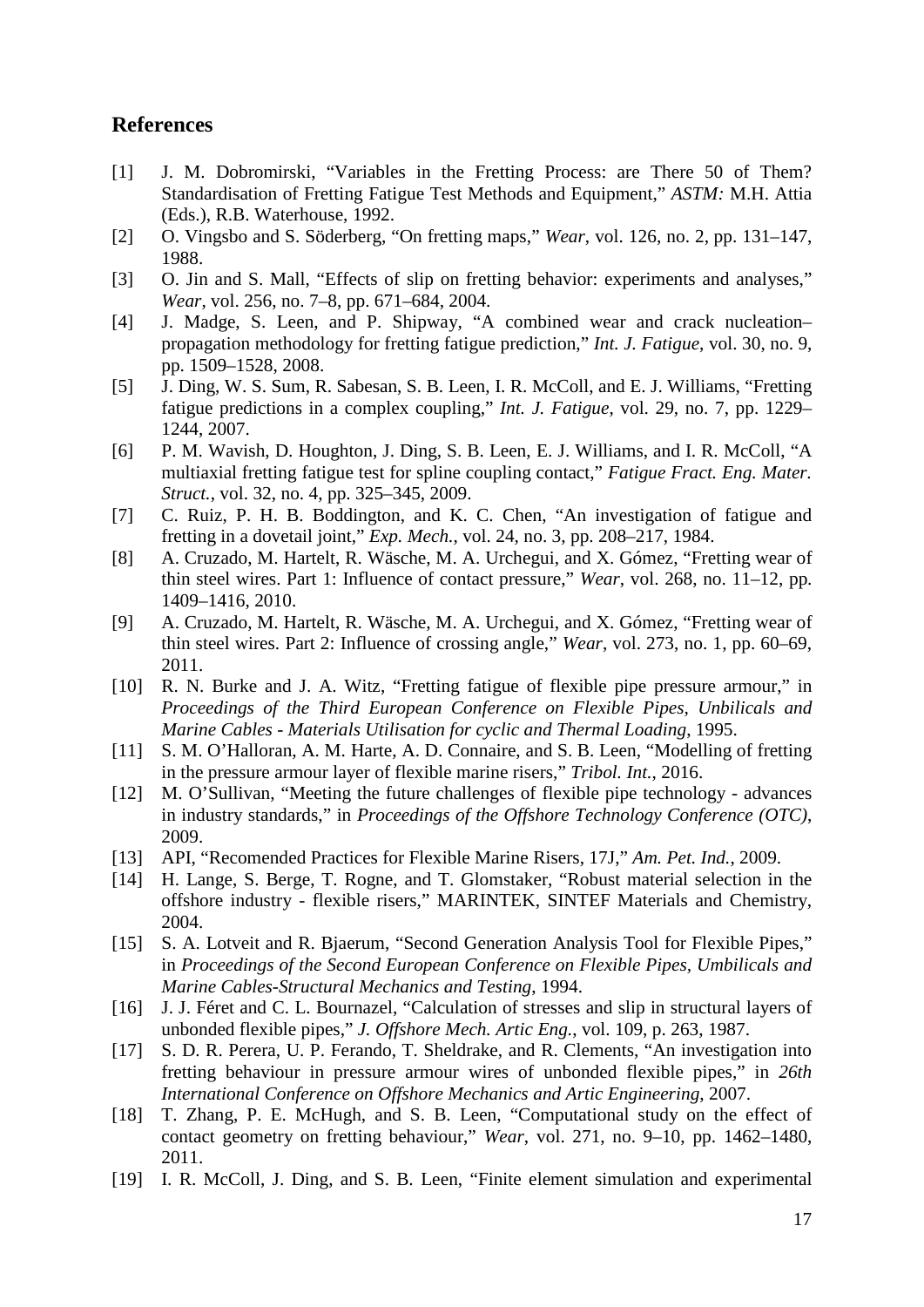validation of fretting wear," *Wear*, vol. 256, no. 11–12, pp. 1114–1127, 2004.

- [20] K. N. Smith, P. Watson, and T. H. Topper, "Stress-strain function for fatigue of metals," *J. Mater.*, vol. 5, no. 4, p. 767–&, 1970.
- [21] W. Sum, E. Williams, and S. Leen, "Finite element, critical-plane, fatigue life prediction of simple and complex contact configurations," *Int. J. Fatigue*, vol. 27, no. 4, pp. 403–416, 2005.
- [22] J. Araújo, "The effect of rapidly varying contact stress fields on fretting fatigue," *Int. J. Fatigue*, vol. 24, no. 7, pp. 763–775, Jul. 2002.
- [23] J. A. ARAUJO, D. NOWELL, and R. C. VIVACQUA, "The use of multiaxial fatigue models to predict fretting fatigue life of components subjected to different contact stress fields," *Fatigue Fract. Eng. Mater. Struct.*, vol. 27, no. 10, pp. 967–978, Oct. 2004.
- [24] J. Araújo, "Analysis of pad size effects in fretting fatigue using short crack arrest methodologies," *Int. J. Fatigue*, vol. 21, no. 9, pp. 947–956, Oct. 1999.
- [25] C. Paulin, S. Fouvry, and C. Meunier, "Finite element modelling of fretting wear surface evolution: Application to a Ti–6A1–4V contact," *Wear*, vol. 264, no. 1–2, pp. 26–36, Jan. 2008.
- [26] C. Mary and S. Fouvry, "Numerical prediction of fretting contact durability using energy wear approach: Optimisation of finite-element model," *Wear*, vol. 263, no. 1–6, pp. 444–450, Sep. 2007.
- [27] T. Zhang, N. M. Harrison, P. F. McDonnell, P. E. McHugh, and S. B. Leen, "Micromacro wear-fatigue of modular hip implant taper-lock coupling," *J. Strain Anal. Eng. Des.*, vol. 49, no. 1, pp. 2–18, Oct. 2013.
- [28] ASTM International, "ASTM E606-04 Standard Practice for Strain-Controlled Fatigue Testing," 2005. .
- [29] S. S. Manson, "Fatigue: A complex subject—Some simple approximations," *Exp. Mech.*, vol. 5, no. 4, pp. 193–226, 1965.
- [30] A. Cruzado, S. B. Leen, M. A. Urchegui, and X. Gómez, "Finite element simulation of fretting wear and fatigue in thin steel wires," *Int. J. Fatigue*, vol. 55, pp. 7–21, 2013.
- [31] J. Ding, D. Houghton, E. J. Williams, and S. B. Leen, "Simple parameters to predict effect of surface damage on fretting fatigue," *Int. J. Fatigue*, vol. 33, no. 3, pp. 332– 342, 2011.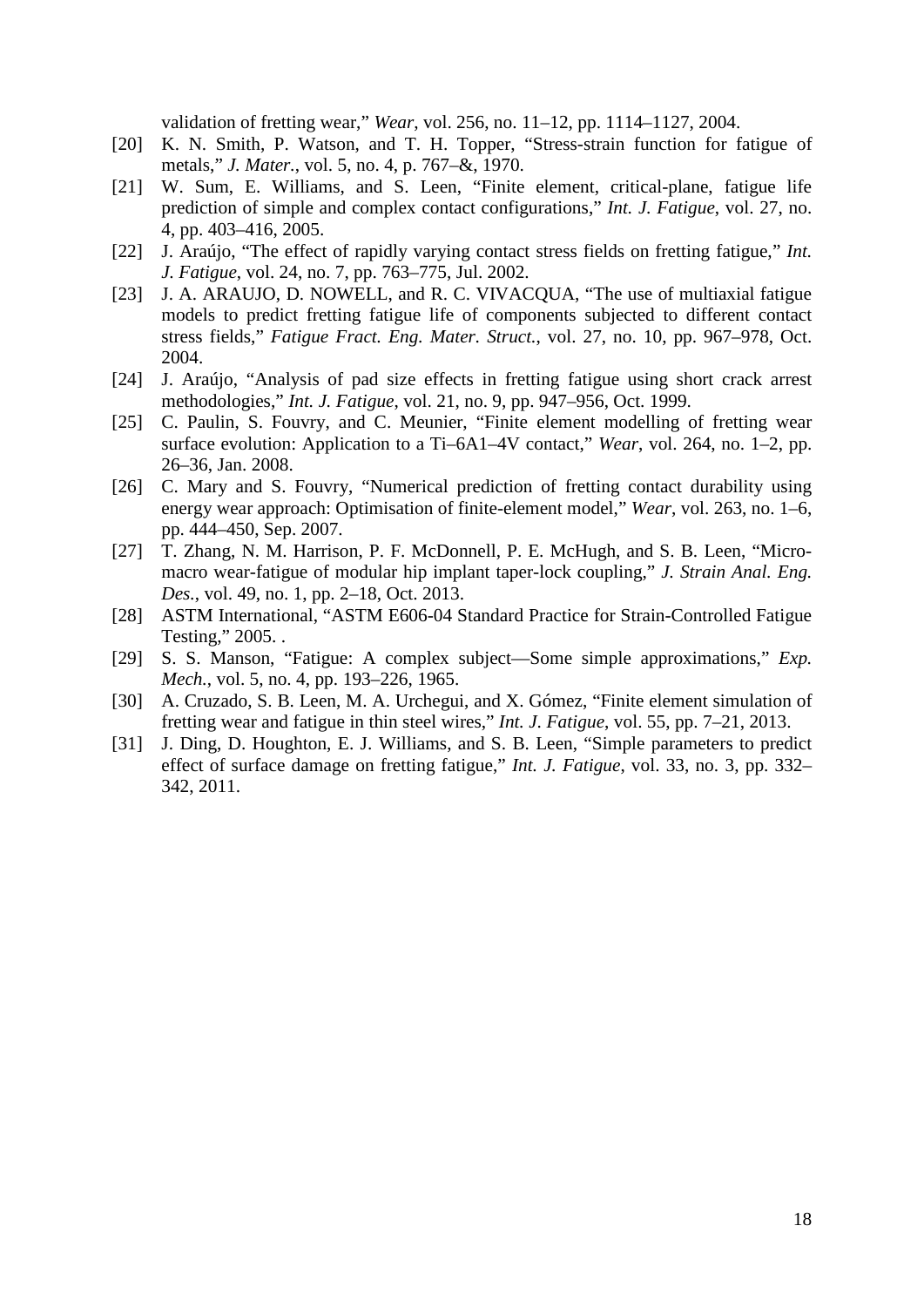# **Figures**



<span id="page-19-0"></span>Figure 1. Schematic fretting map shows the effect of slip regime on fatigue life and wear rate [2].



<span id="page-19-1"></span>Figure 2. Photograph of a flexible marine riser cross section; loading conditions on pressure armour layer, where  $p_e$  - external pressure on risers,  $p_i$  - internal pressure on the riser, *Δ* - axial displacement of the pressure armour layer, *θ* - rotational displacement of the pressure armour layer.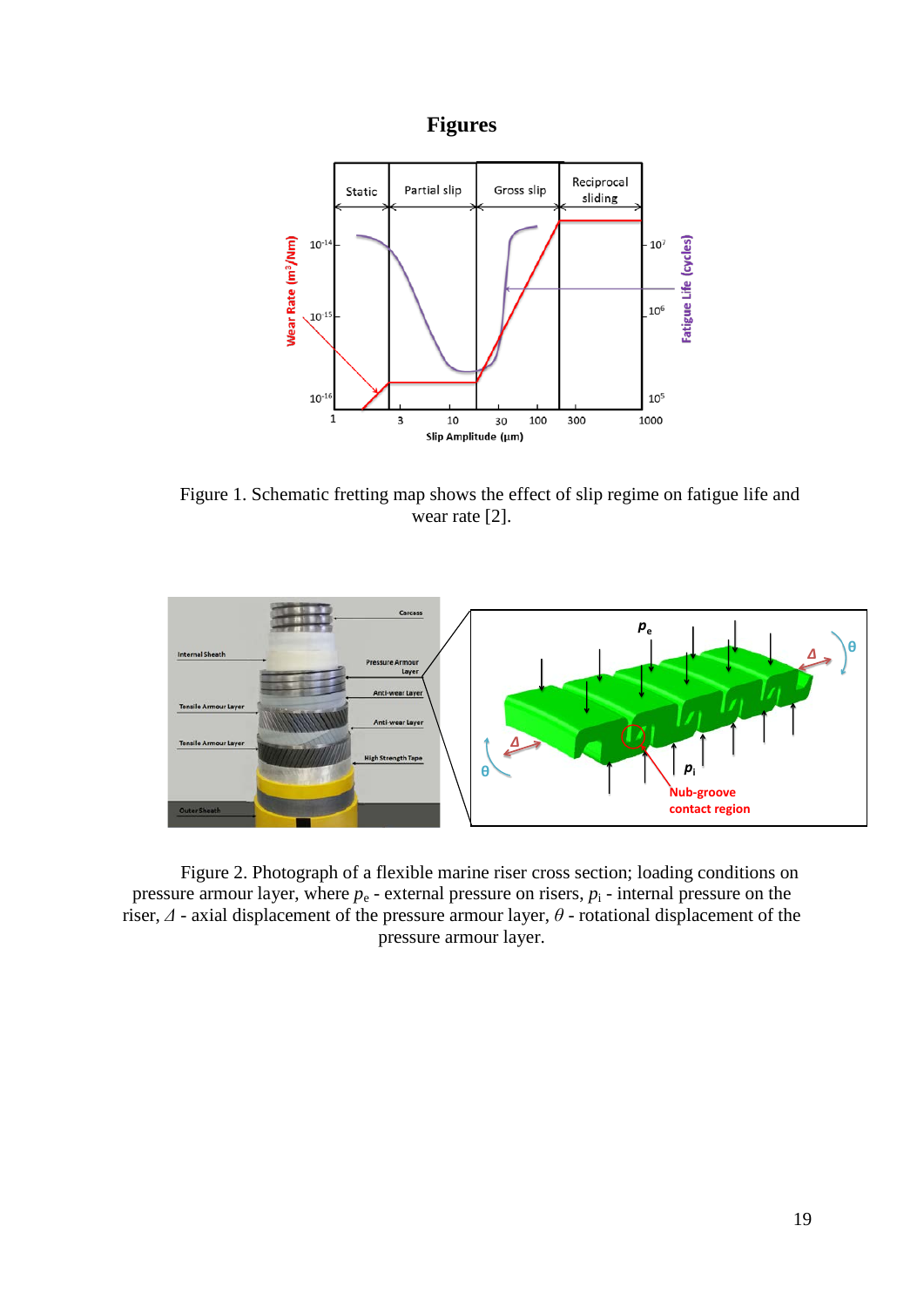

<span id="page-20-0"></span>Figure 3. Axisymmetric local pressure armour model with a round on flat nub groove geometry.



<span id="page-20-1"></span>Figure 4. Applied stroke and loading history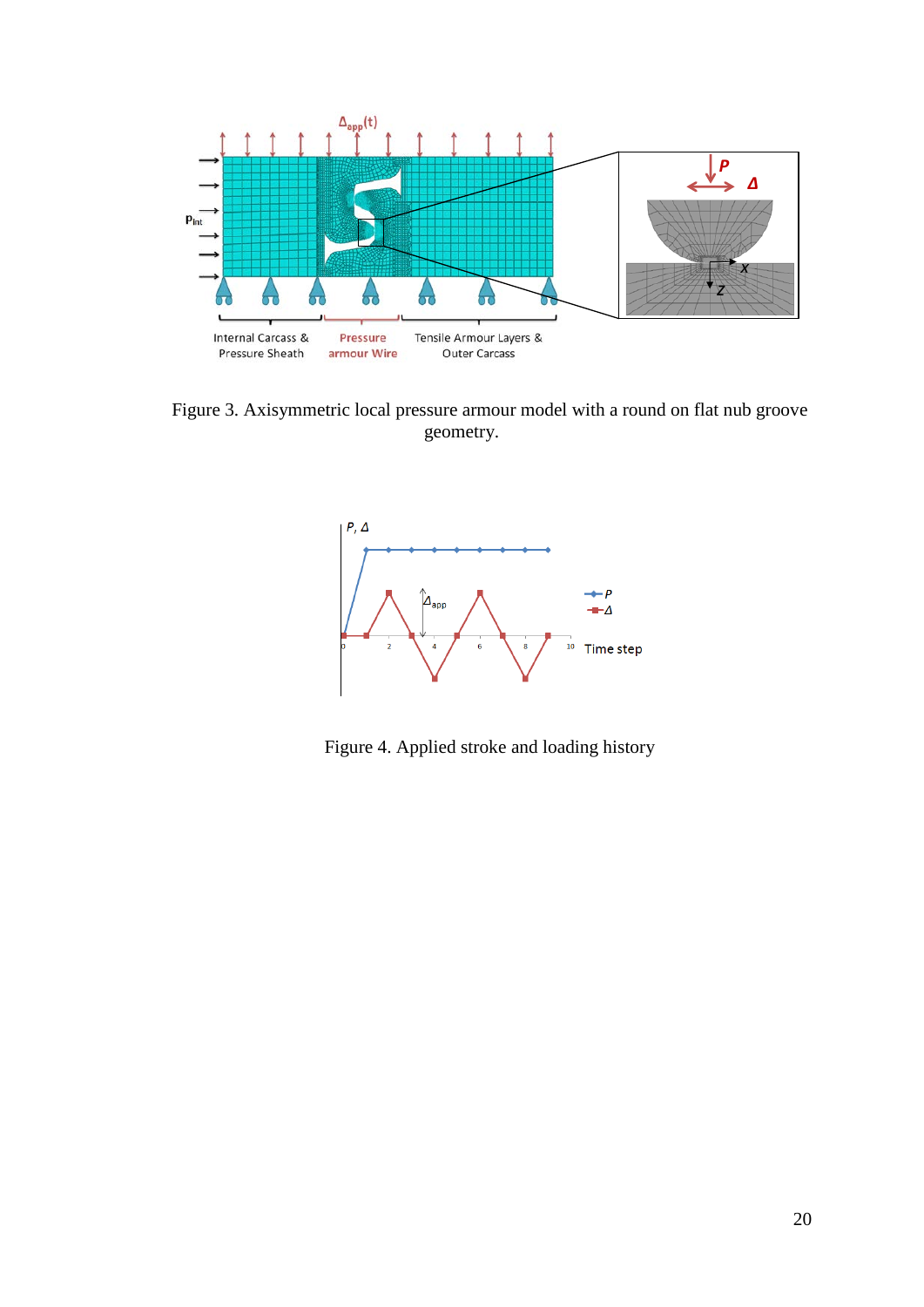

<span id="page-21-0"></span>Figure 5. Methodology for implementation of the adaptive meshing technique to predict fretting wear damage.

| ¥. |   | ⊻                            |        | $\overline{\mathsf{x}}$ |        | ¥      |                    | X      |    |
|----|---|------------------------------|--------|-------------------------|--------|--------|--------------------|--------|----|
|    |   |                              |        |                         |        |        |                    |        |    |
| Χ  | Χ | X                            | Χ      | Χ                       | X      | Χ      | Χ                  | X      | Χ  |
| Χ  | Χ | Χ                            | Χ      | Χ                       | Χ      | Χ      | Χ                  | Χ      | Χ  |
|    |   |                              |        |                         |        |        |                    |        |    |
|    |   |                              |        |                         |        |        | <b>UMESHMOTION</b> |        |    |
| ¥  |   |                              |        |                         |        |        |                    | $\ast$ | x. |
| Χ  | Χ | $\overline{\textsf{x}}$<br>Χ | Χ<br>Χ | Χ<br>Χ                  | Χ<br>Χ | X<br>X | X                  | X      | Χ  |

<span id="page-21-1"></span>Figure 6. Finite element mesh as wear takes place for the adaptive meshing methodology [30].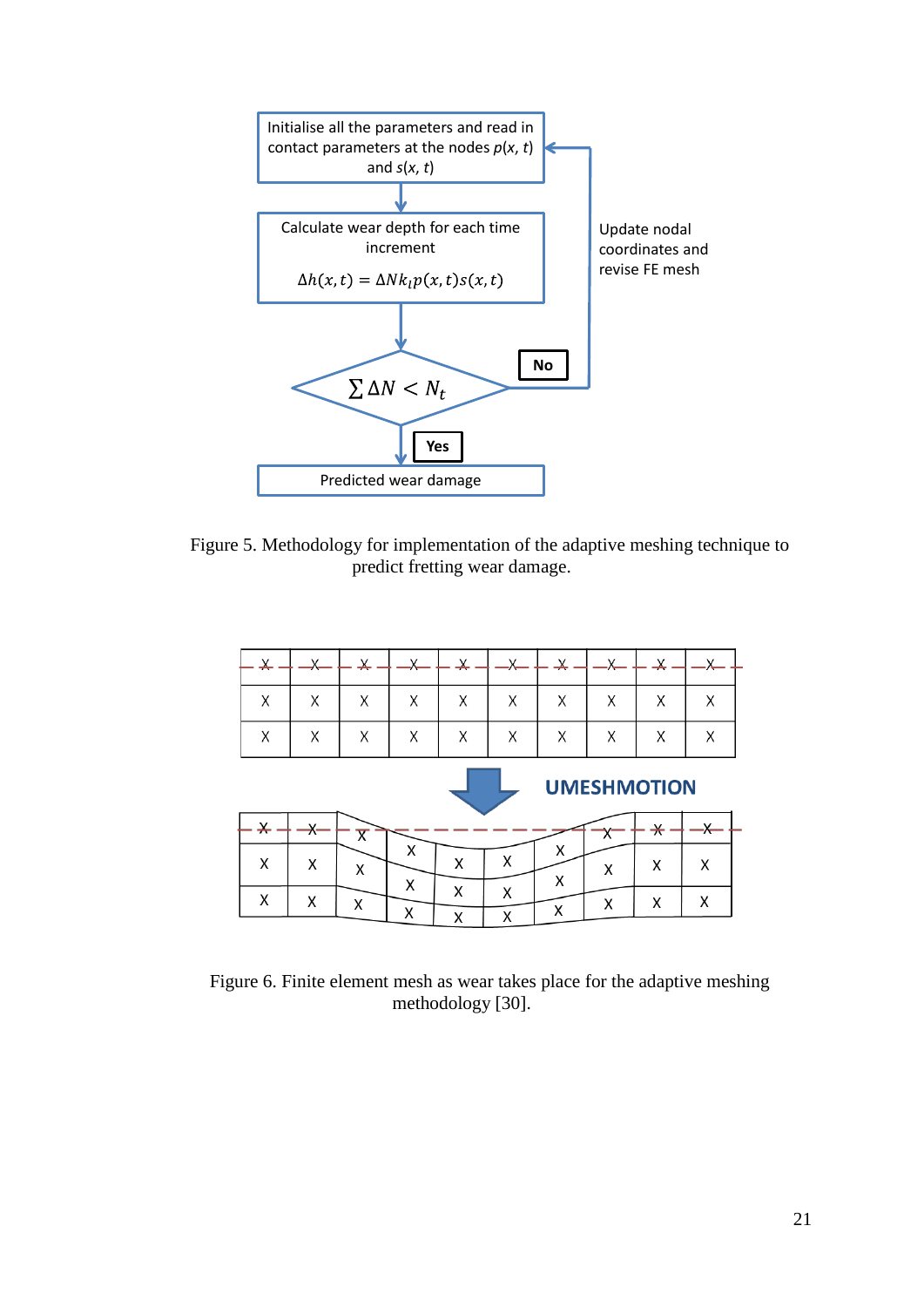

Figure 7. (a) Helically wound pressure armour wire in the dissected riser, and (b) pressure armour layer material extracted from the pipe

<span id="page-22-0"></span>

<span id="page-22-1"></span>Figure 8. Cylinder on flat specimen configuration used for fretting wear tests.



<span id="page-22-2"></span>Figure 9. COF evolution with number of fretting cycles for a pressure armour layer representative material under normal load,  $P^* = 250$  N and applied tangential displacements, *Δ*\* = 15, 30, 50 µm.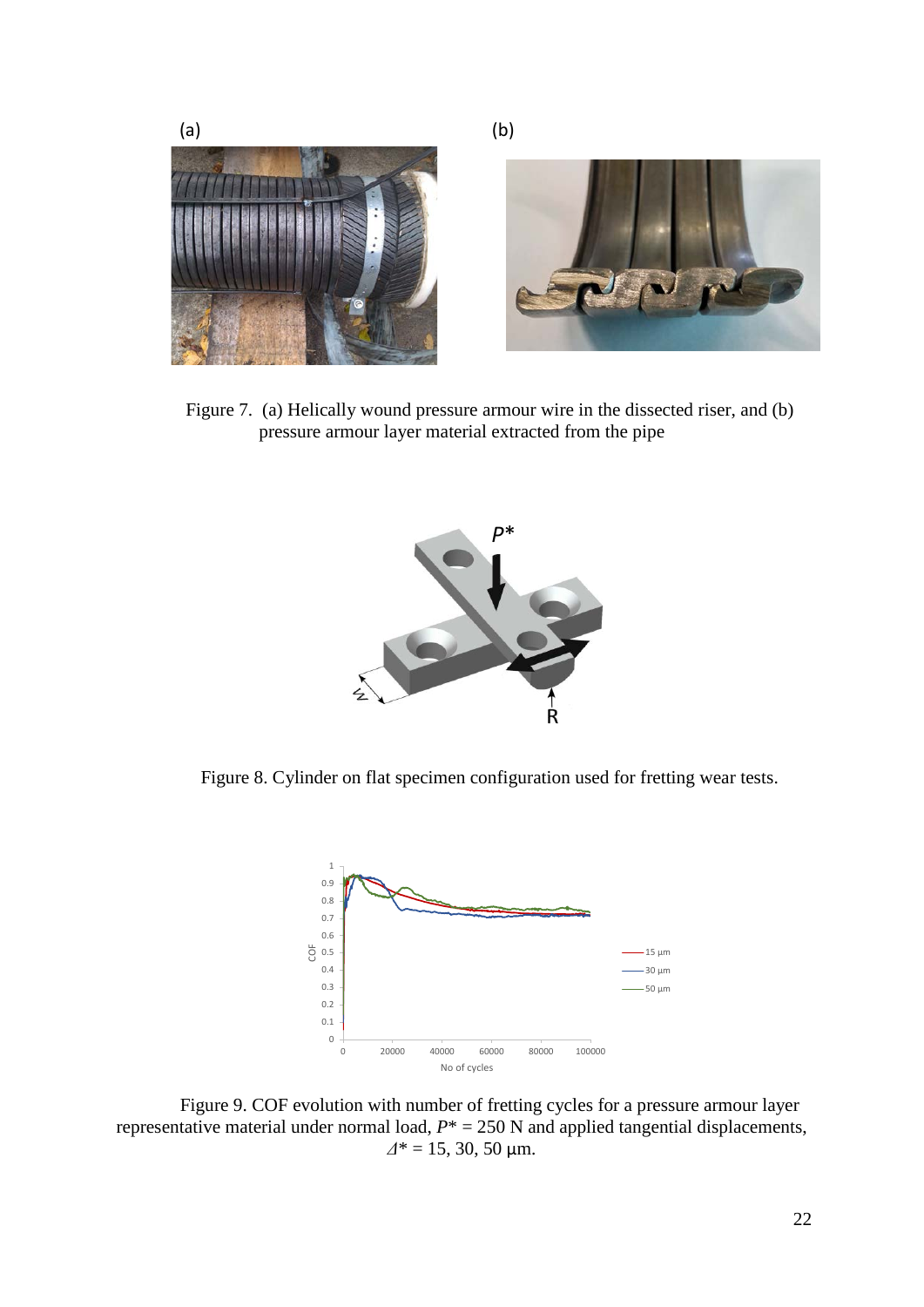

Figure 10. Monotonic tensile stress-strain curve for pressure armour material.

<span id="page-23-0"></span>

<span id="page-23-1"></span>Figure 11. Comparison between finite element simulated wear scars and experimentally produced fretting wear scars for  $R = 6$  mm after 10<sup>5</sup> cycles at 20 Hz and: (a)  $P^* = 500 \text{ N}, \Delta^* = 30 \text{ µm}; \text{ and (b) } P^* = 250 \text{ N}, \Delta^* = 15 \text{ µm}.$ 



<span id="page-23-2"></span>Figure 12. FE wear simulation results for gross slip ( $P = 50$  N/mm and  $\Delta = 10$  µm) condition showing evolution of (a) wear scar; and (b) contact pressure.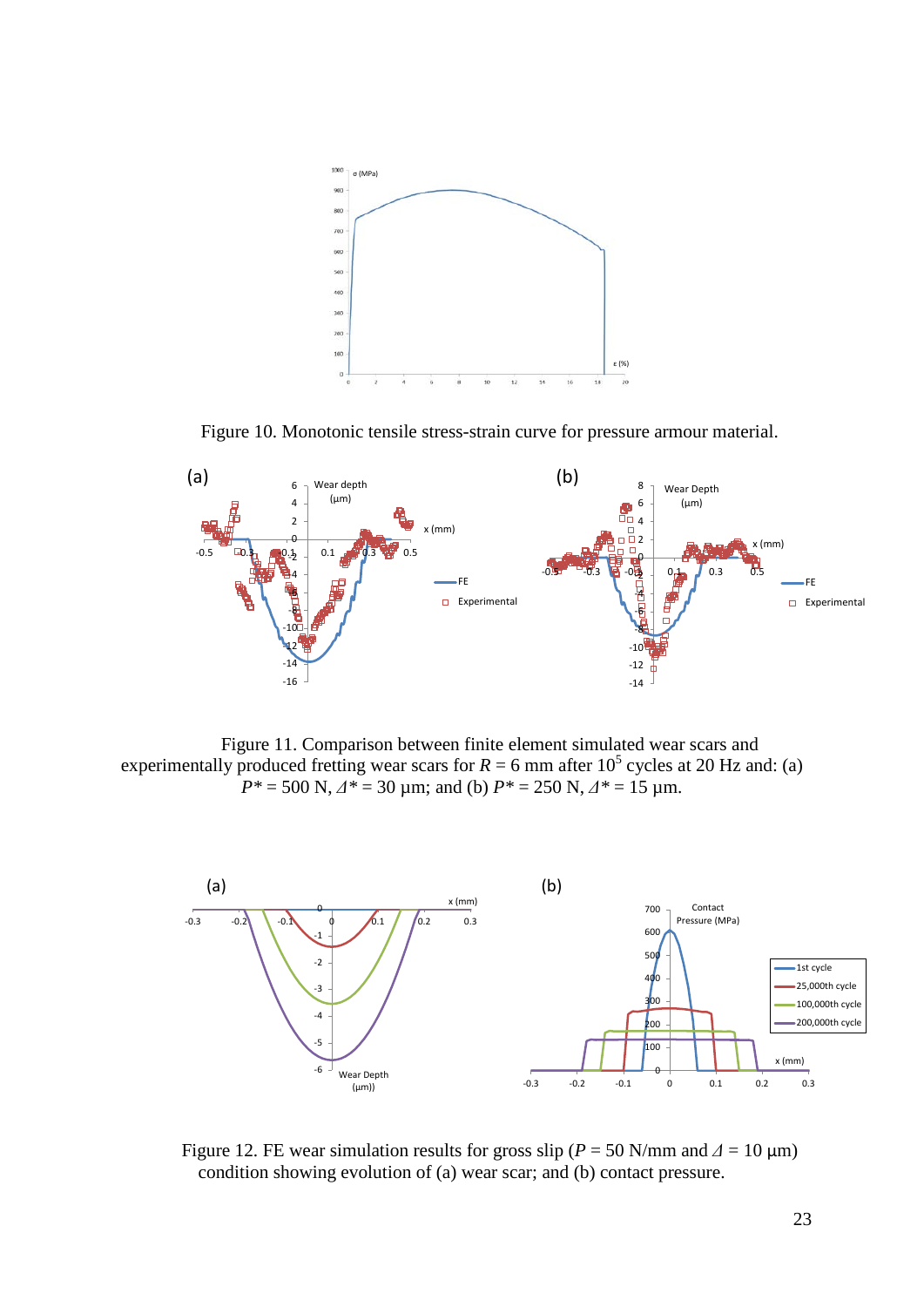

<span id="page-24-0"></span>Figure 13. FE wear simulation results for gross slip ( $P = 50$  N/mm and  $\Delta = 10$  µm) condition showing evolution of (a) tensile stress ( $\sigma_{xx}$ ); and (b) shear stress ( $\tau_{xy}$ ).



<span id="page-24-1"></span>Figure 14. Predicted effect of applied tangential displacement on crack initiation life: (i) without effect of wear, and (ii) with effect of wear.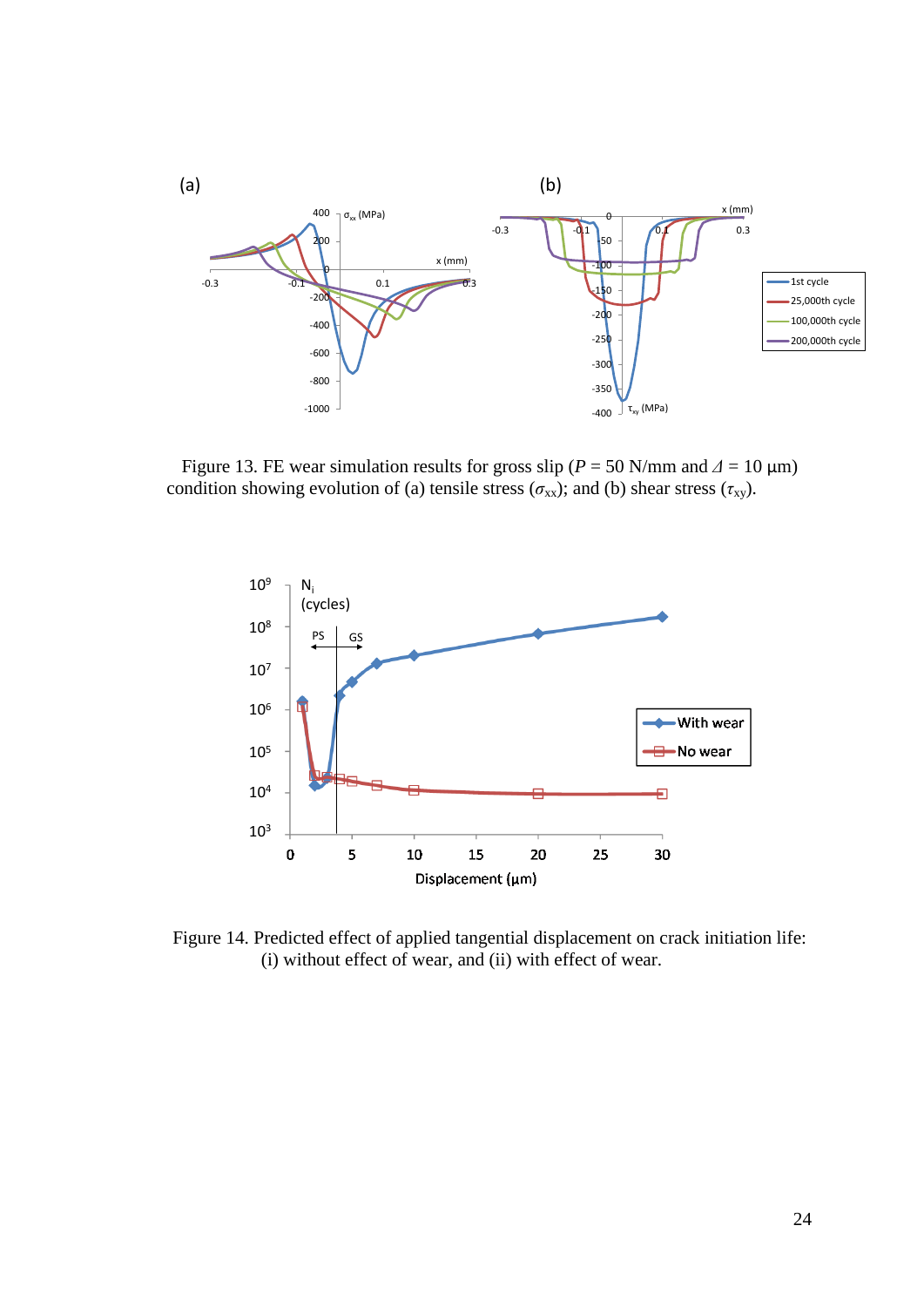

<span id="page-25-0"></span>Figure 15. Comparison of effect of displacement on wear simulation  $SWT<sub>max</sub>$  and maximum *SWT*-*D*fret value.



<span id="page-25-1"></span>Figure 16. Comparison of effect of displacement on fretting crack initiation life calculated using wear simulated SWT and modified SWT- $D_{\text{fret}}$  parameter.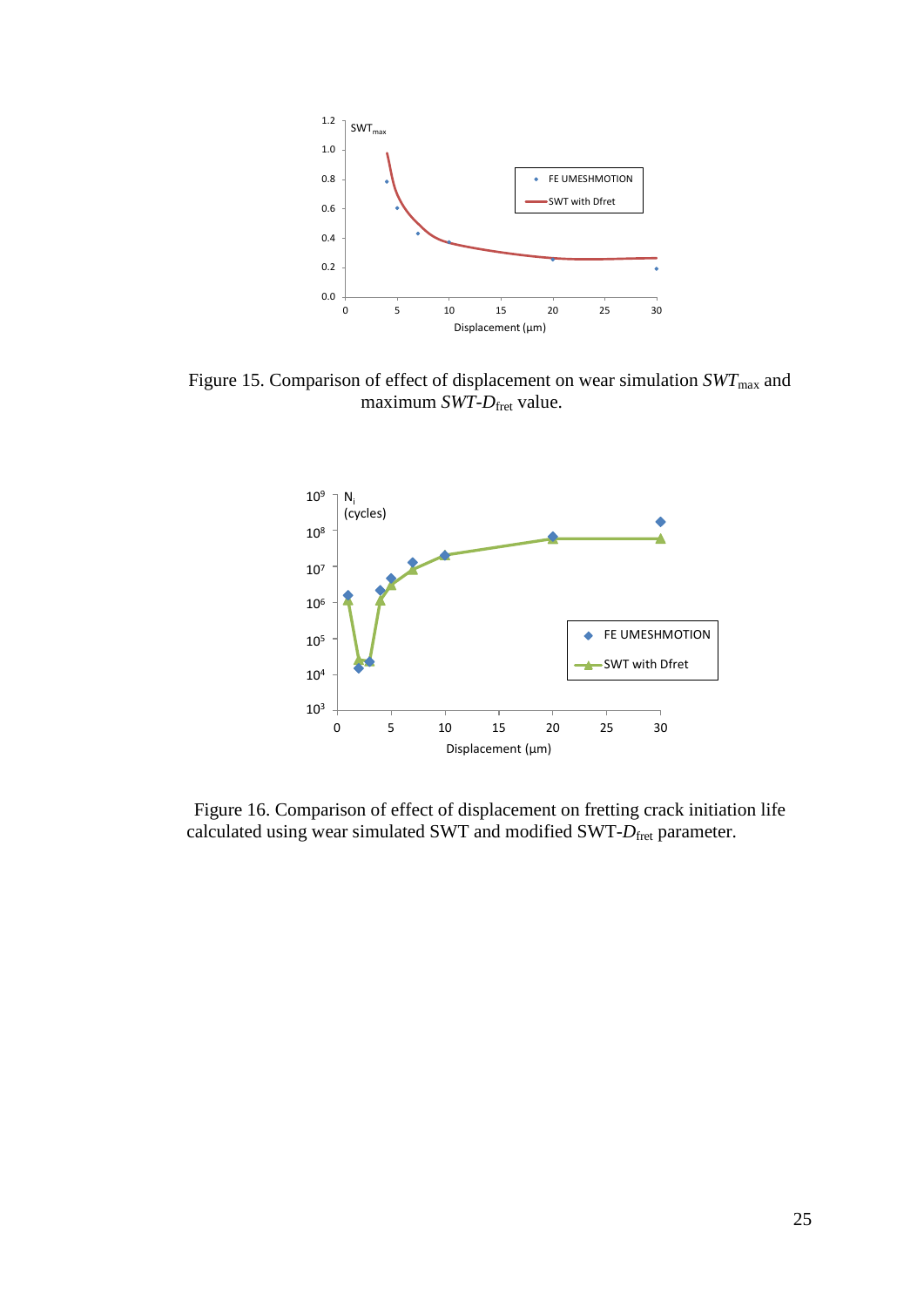# **Tables**

Table 1. Chemical composition of pressure armour material and EN8.

<span id="page-26-0"></span>

| Material           | Element       | r<br>J        | Mg            | Si            | P           | S           |
|--------------------|---------------|---------------|---------------|---------------|-------------|-------------|
| Pressure<br>armour |               | 0.409         | 0.761         | 0.304         | 0.0137      | 0.0071      |
| EN <sub>8</sub>    | Weight $(\%)$ | $0.36 - 0.44$ | $0.60 - 1.00$ | $0.10 - 0.40$ | $0.050$ Max | $0.050$ Max |

<span id="page-26-1"></span>Table 2. Geometry and loading conditions on cylinder-on-flat on fretting test.

| $P^*(N)$ | $\Delta^*$ (µm) |
|----------|-----------------|
| 250      | 15, 30, 50      |
| 500      | 15, 30, 50      |

<span id="page-26-2"></span>Table 3. Identified low- and high-cycle fatigue constants for pressure amour wire.

| Parameter              | Value     |  |
|------------------------|-----------|--|
| $\sigma'$ <sub>f</sub> | 1710 MPa  |  |
| $\varepsilon'$ f       | 0.2355    |  |
| b                      | $-0.12$   |  |
| C                      | $-0.5742$ |  |
|                        |           |  |